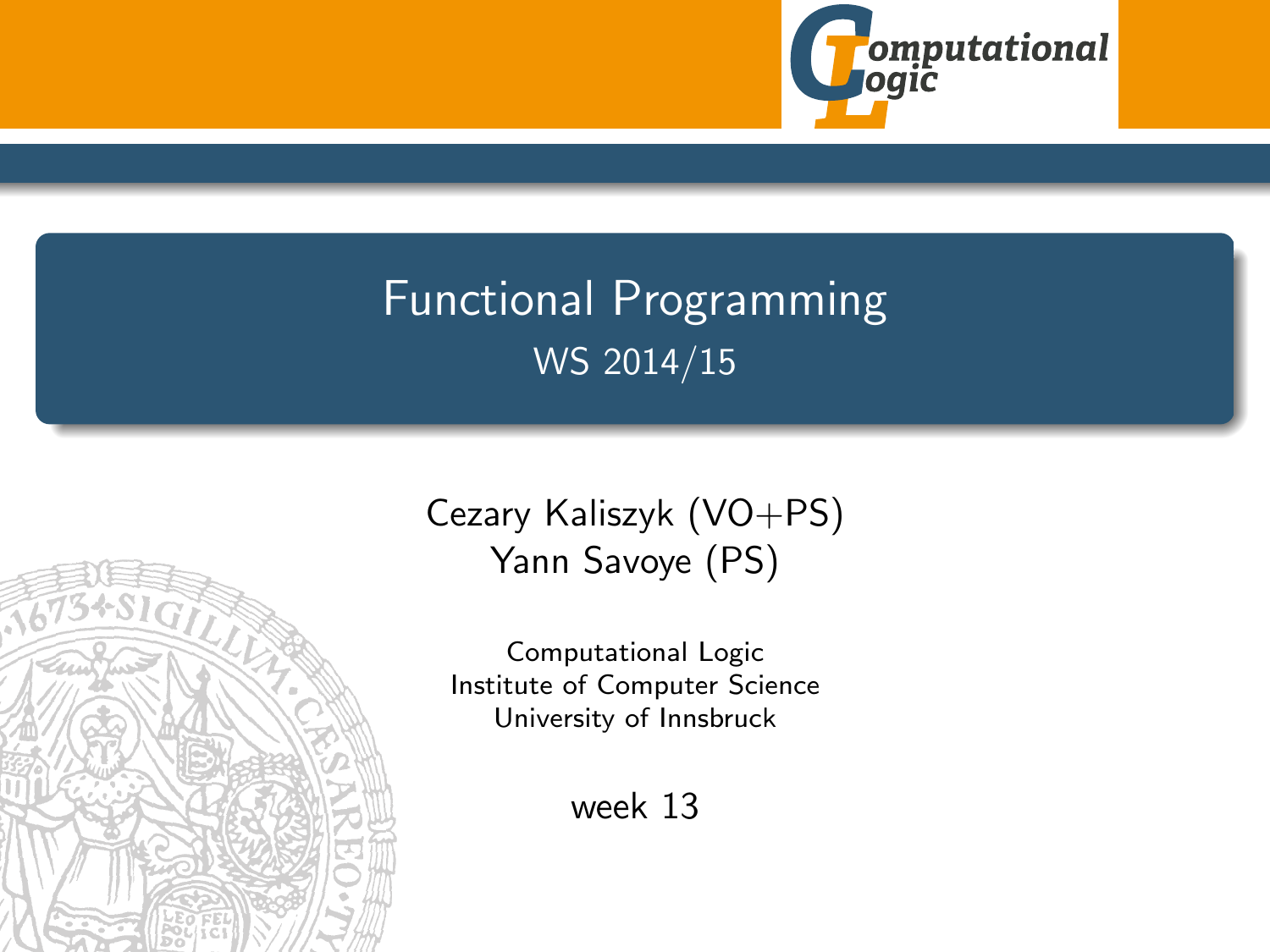### <span id="page-1-0"></span>**Overview**

- [Week 13 Dependent Types](#page-1-0)
	- [Summary of Week 12](#page-2-0)
	- [Simple Type Theory](#page-12-0)
	- [Curry-Howard](#page-18-0)
	- **[Dependent Types](#page-24-0)**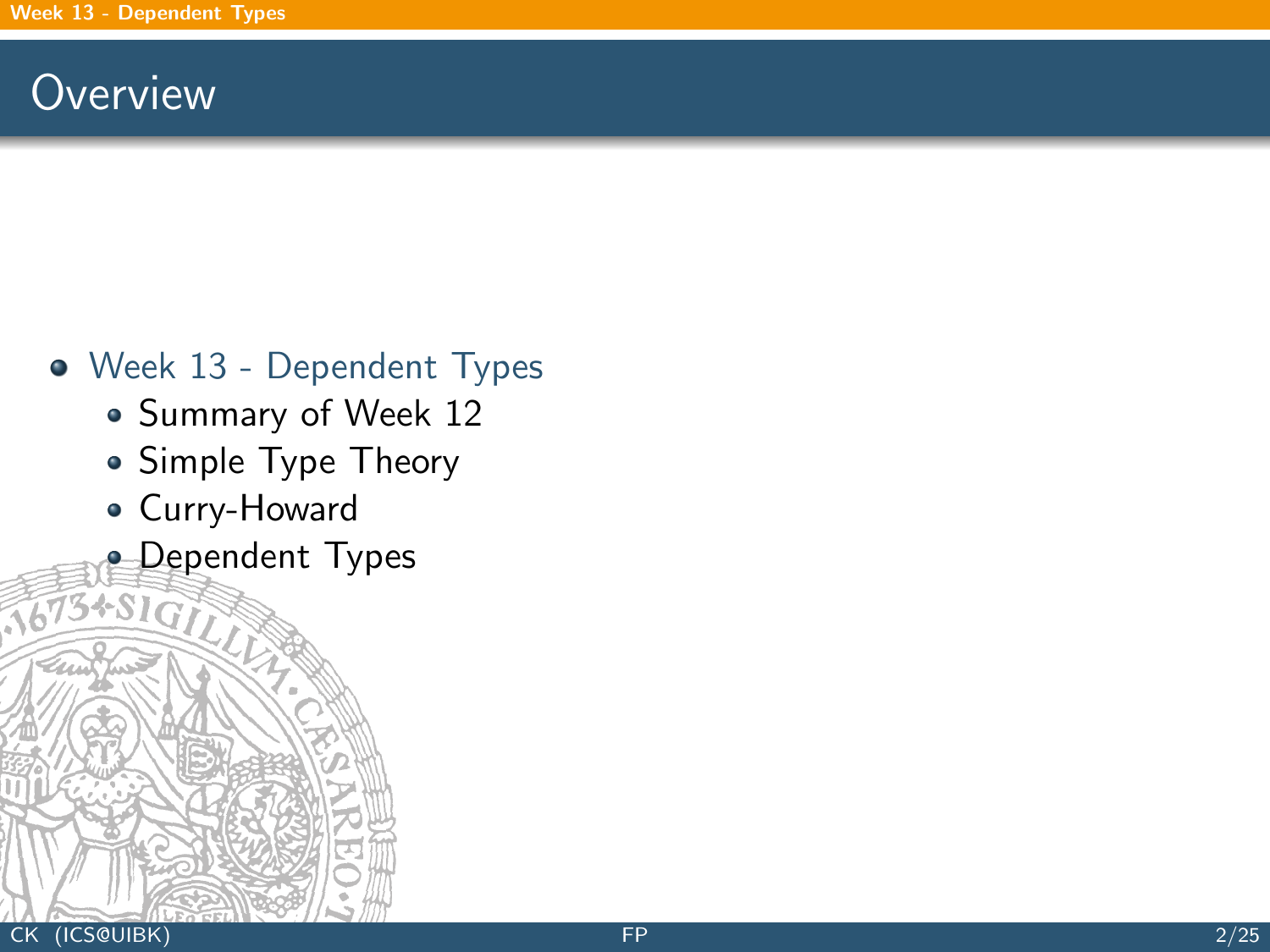### <span id="page-2-0"></span>**Overview**

# [Week 13 - Dependent Types](#page-1-0)

- [Summary of Week 12](#page-2-0)
- [Simple Type Theory](#page-12-0)

gpendent Types

[Curry-Howard](#page-18-0)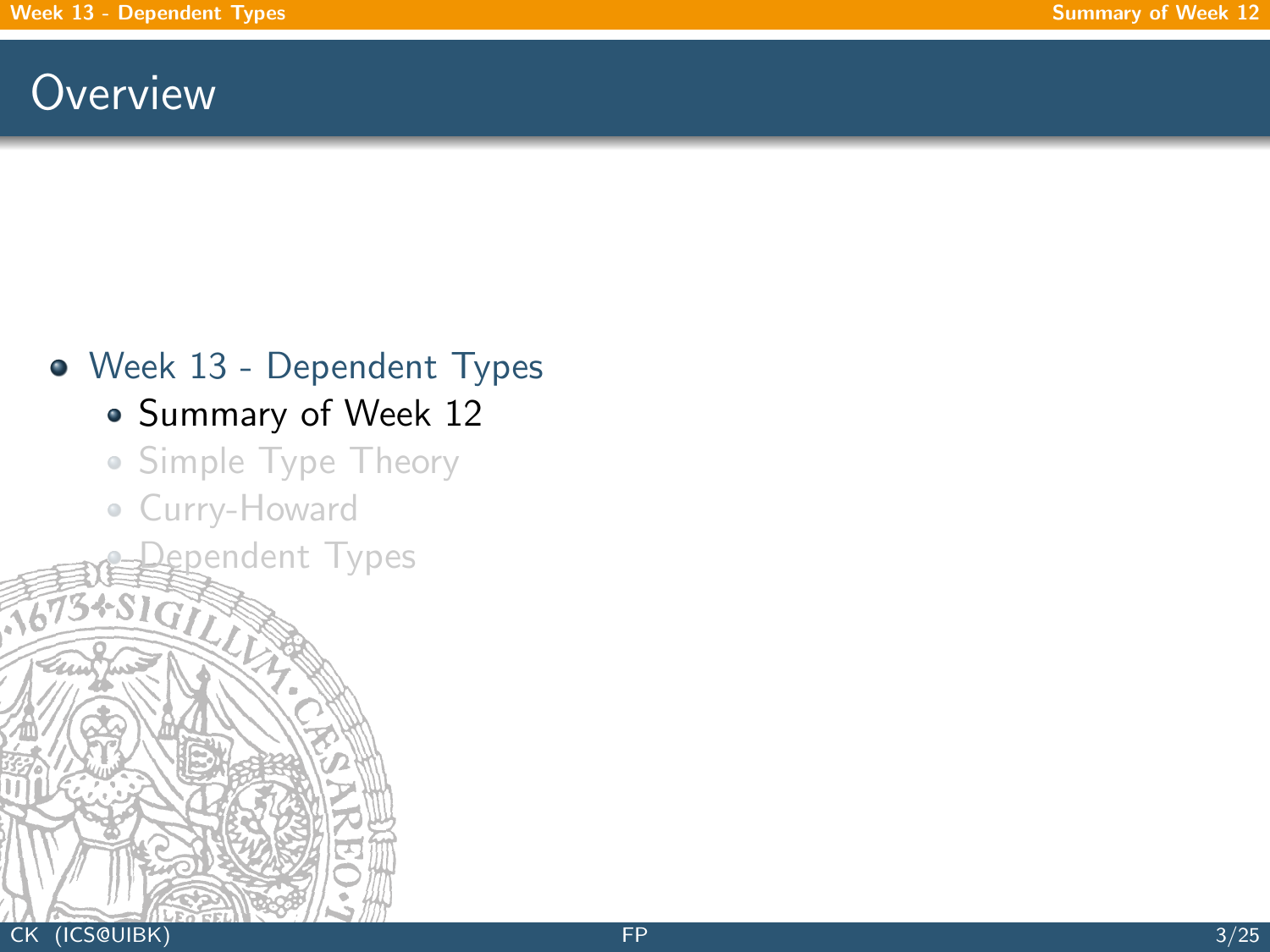### Lazyness

### Support for Lazyness

- keyword  $lazy('a \rightarrow 'a Lazy.t)$
- function Lazy.force : 'a Lazy.t -> 'a

### Lazy Lists

```
type 'a cell = Nil
             | Cons of ('a * 'a llist)
and 'a llist = 'a cell Lazy.t
```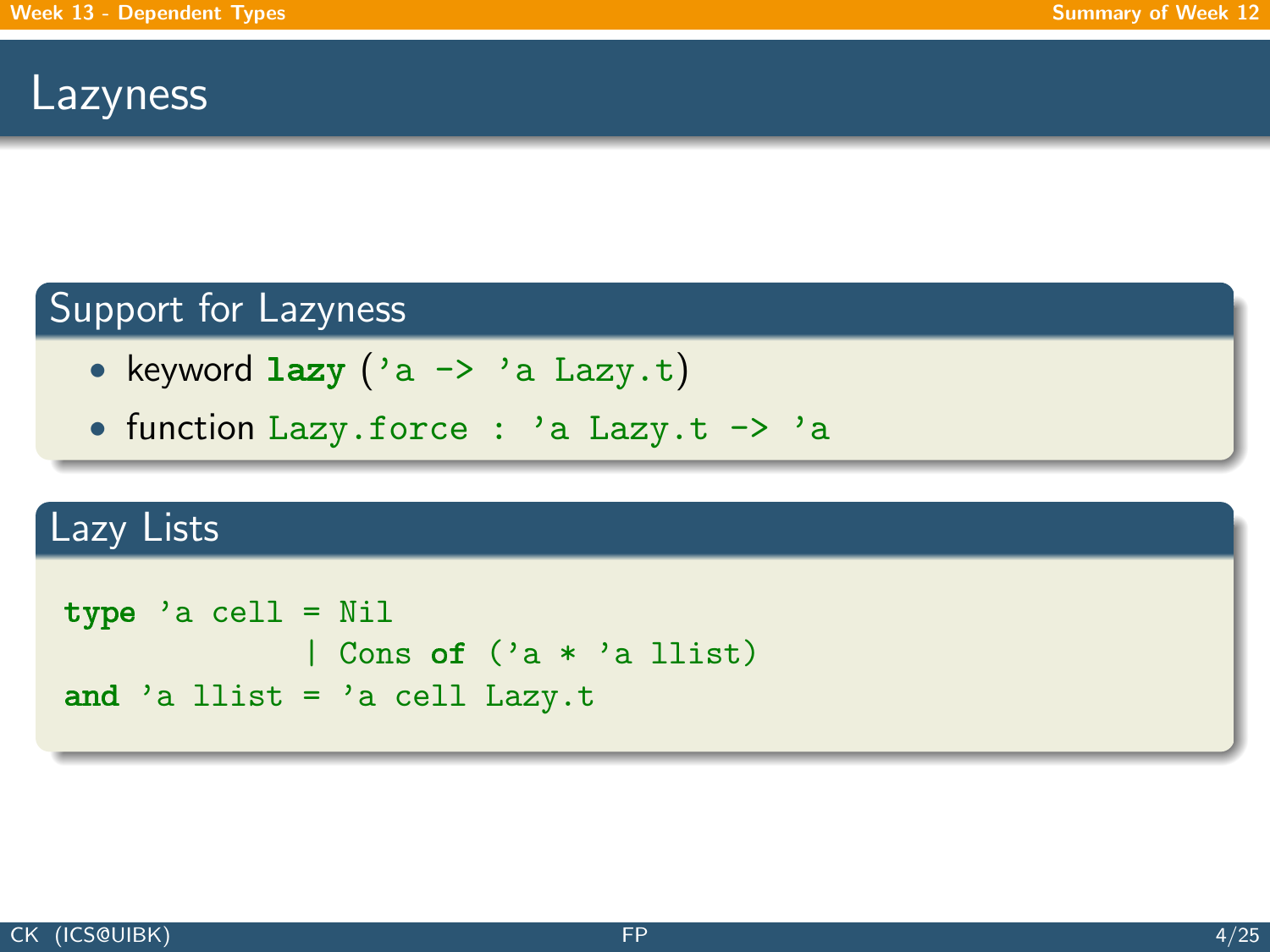### **Overview**

#### [Week 13 - Dependent Types](#page-1-0)

- [Summary of Week 12](#page-2-0)
- [Simple Type Theory](#page-12-0)

[Dependent Types](#page-24-0)

[Curry-Howard](#page-18-0)

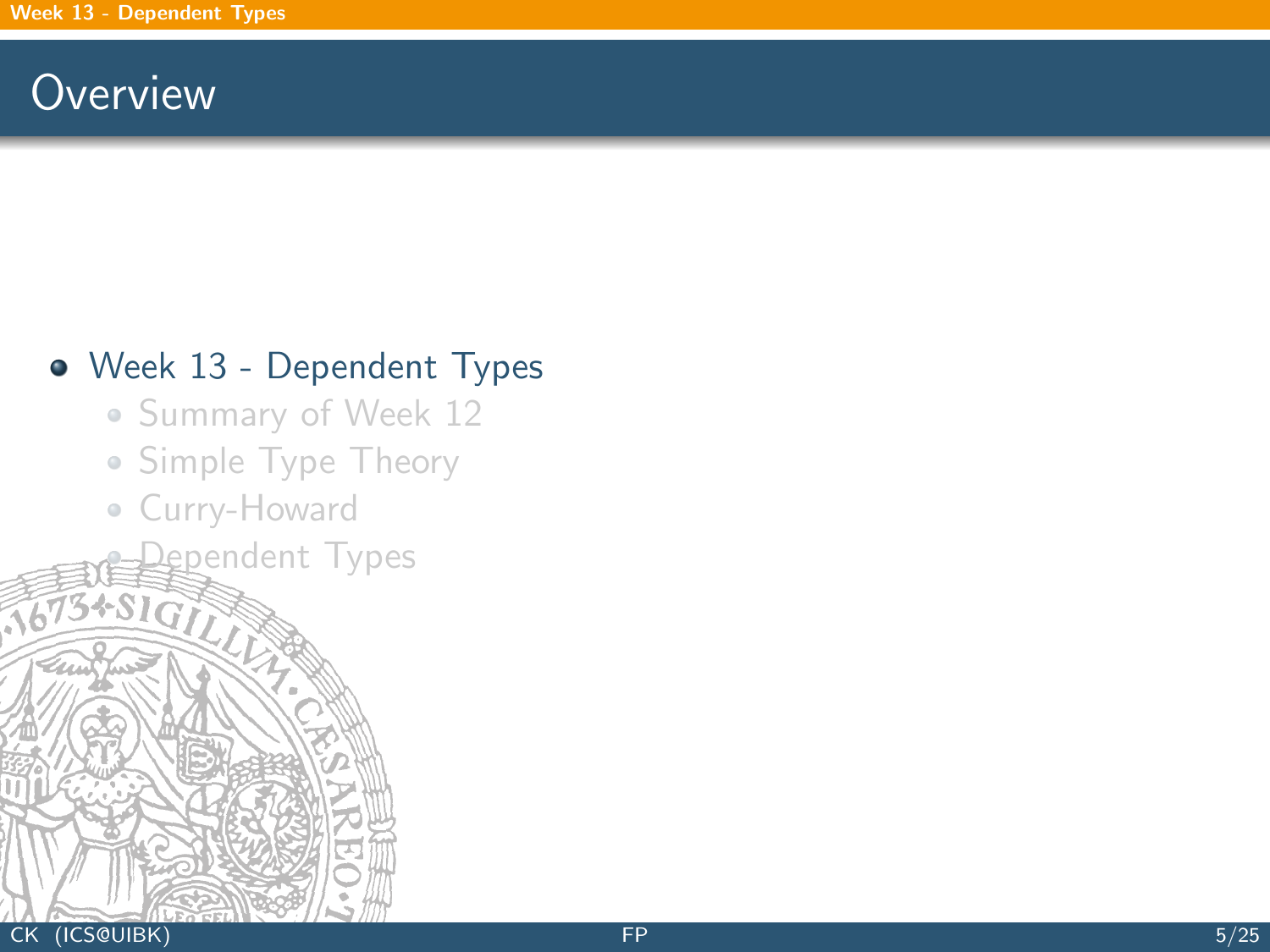# This Week

#### Practice I

OCaml introduction, lists, strings, trees

#### Theory I

lambda-calculus, evaluation strategies, induction, reasoning about functional programs

#### Practice II

efficiency, tail-recursion, combinator-parsing,

#### Theory II

type checking, type inference

### Advanced Topics

lazy evaluation, infinite data structures, dependent types monads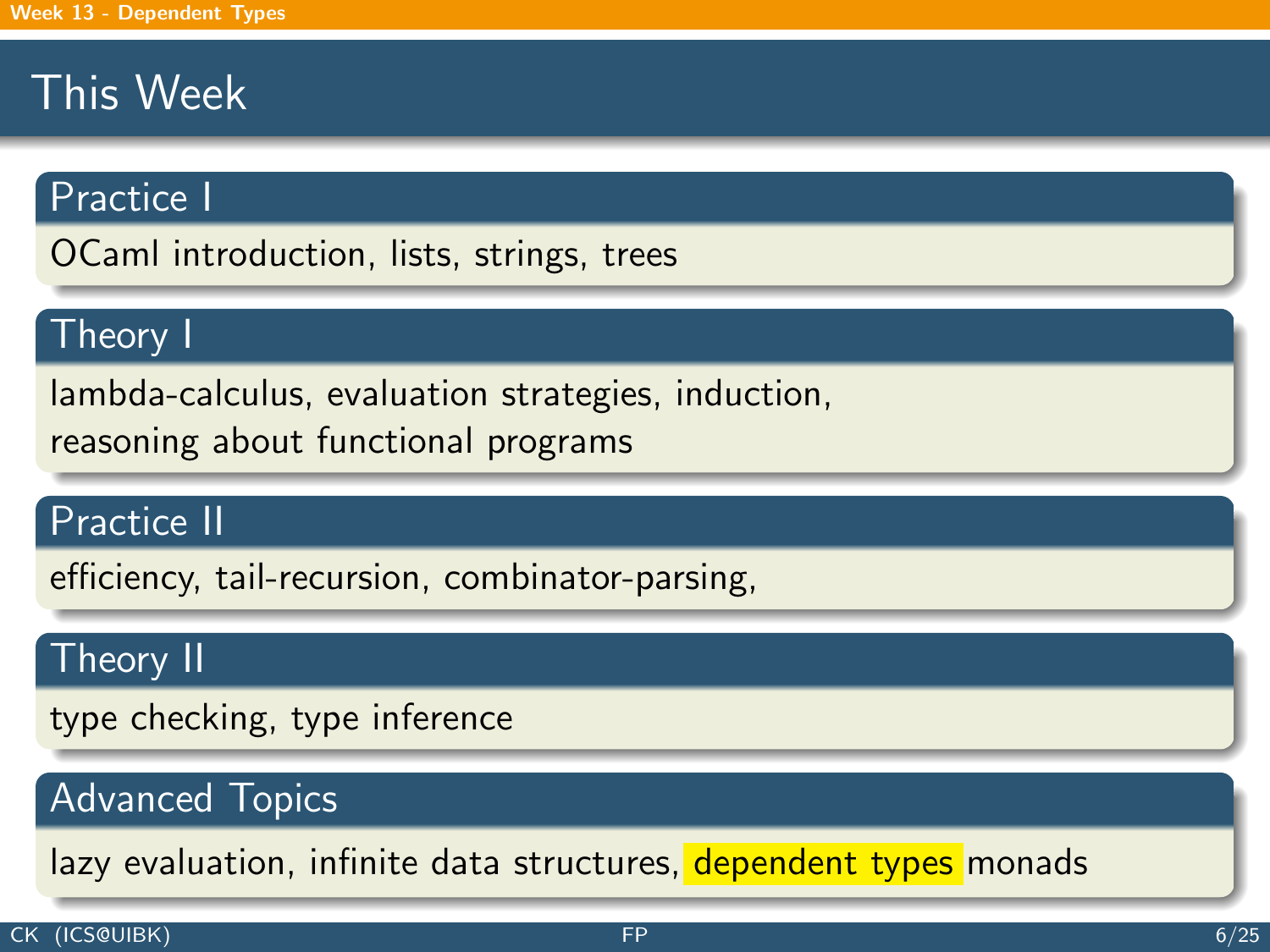# Safety of programs

- Type checking
	- If a program compiles, some guarantee about safety
- Type inference
	- Further helps in the interaction
- What kind of errors can it detect?
- Is it always an advantage?
	- Constructions that are not allowed?
	- Complicated error messages?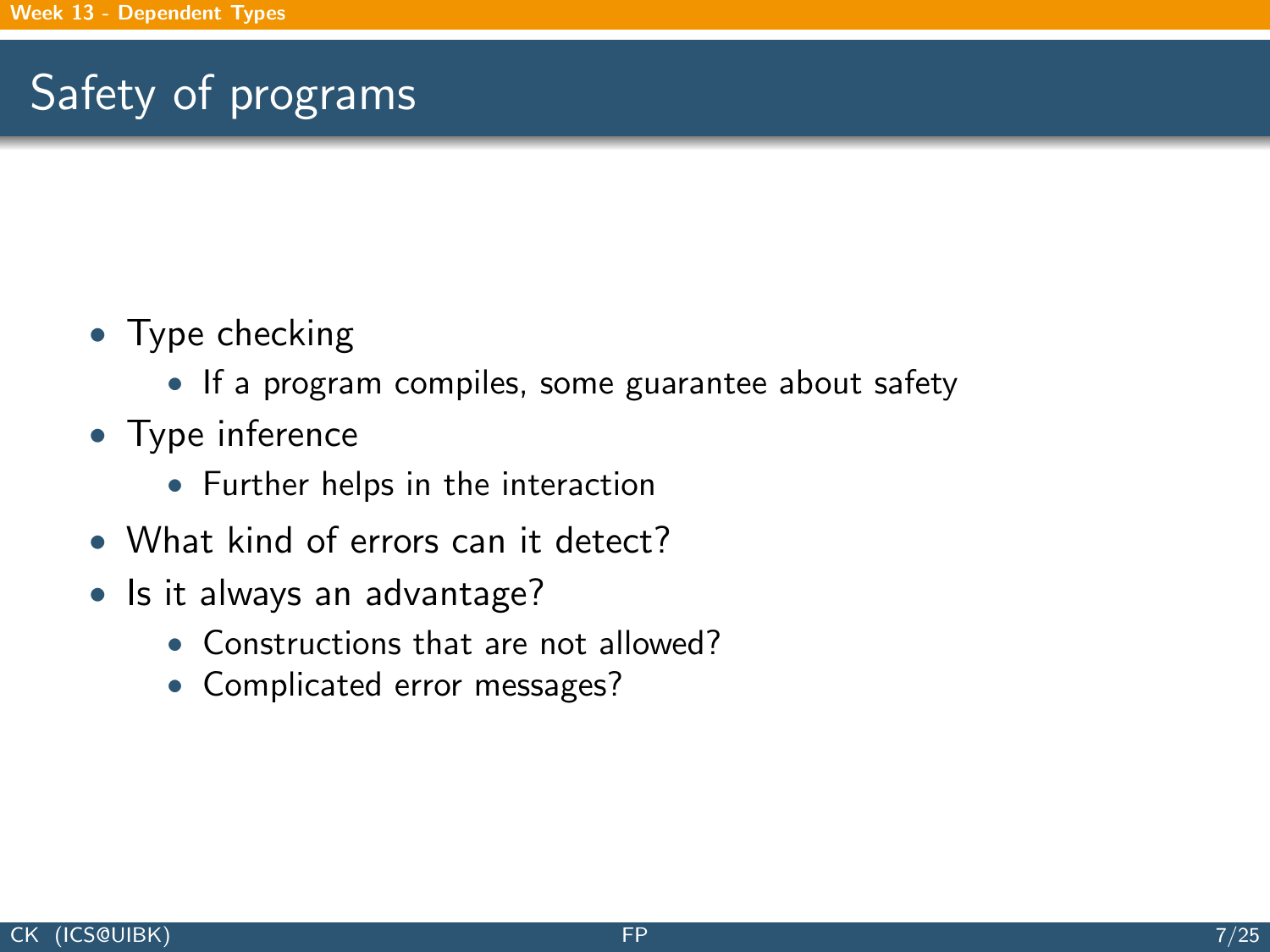## Errors in programs

- A boolean is added to a list of integers
- First element of an empty list
- zip of lists with different lengths
- Division by zero
- $0! = 0$
- fib 100 returns a negative integer?
- Program loops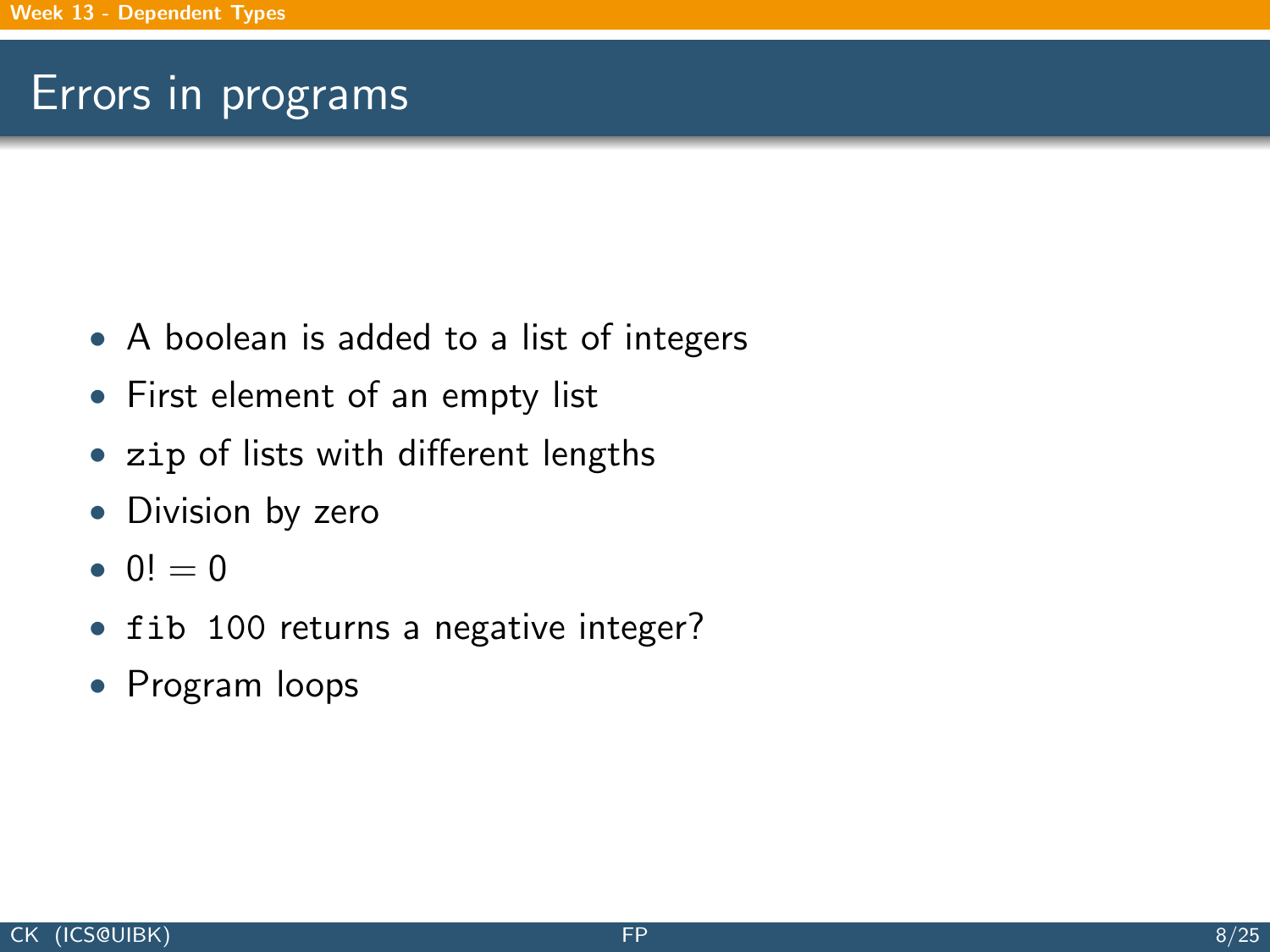# Hierarchy of types

- No types (Asm)
- Artificially added types (C)
- Simple types  $(\lambda)$
- Overloading, type classes.
- Polymorphism (OCaml+)
- Types that depend on expressions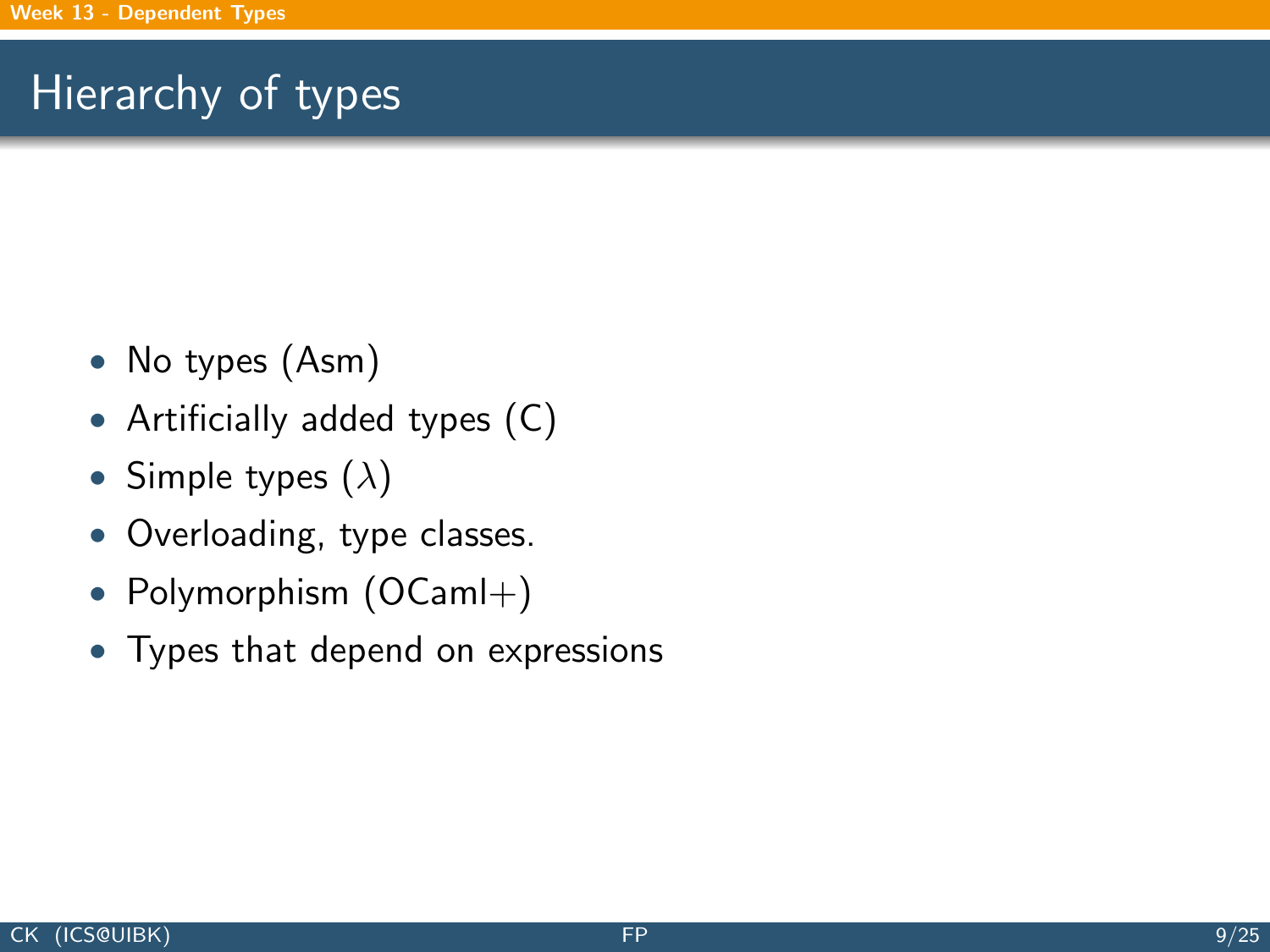# Convenience of types

- More errors found  $\rightarrow$  less programs accepted?
- Less programs accepted  $\rightarrow$  less expressive?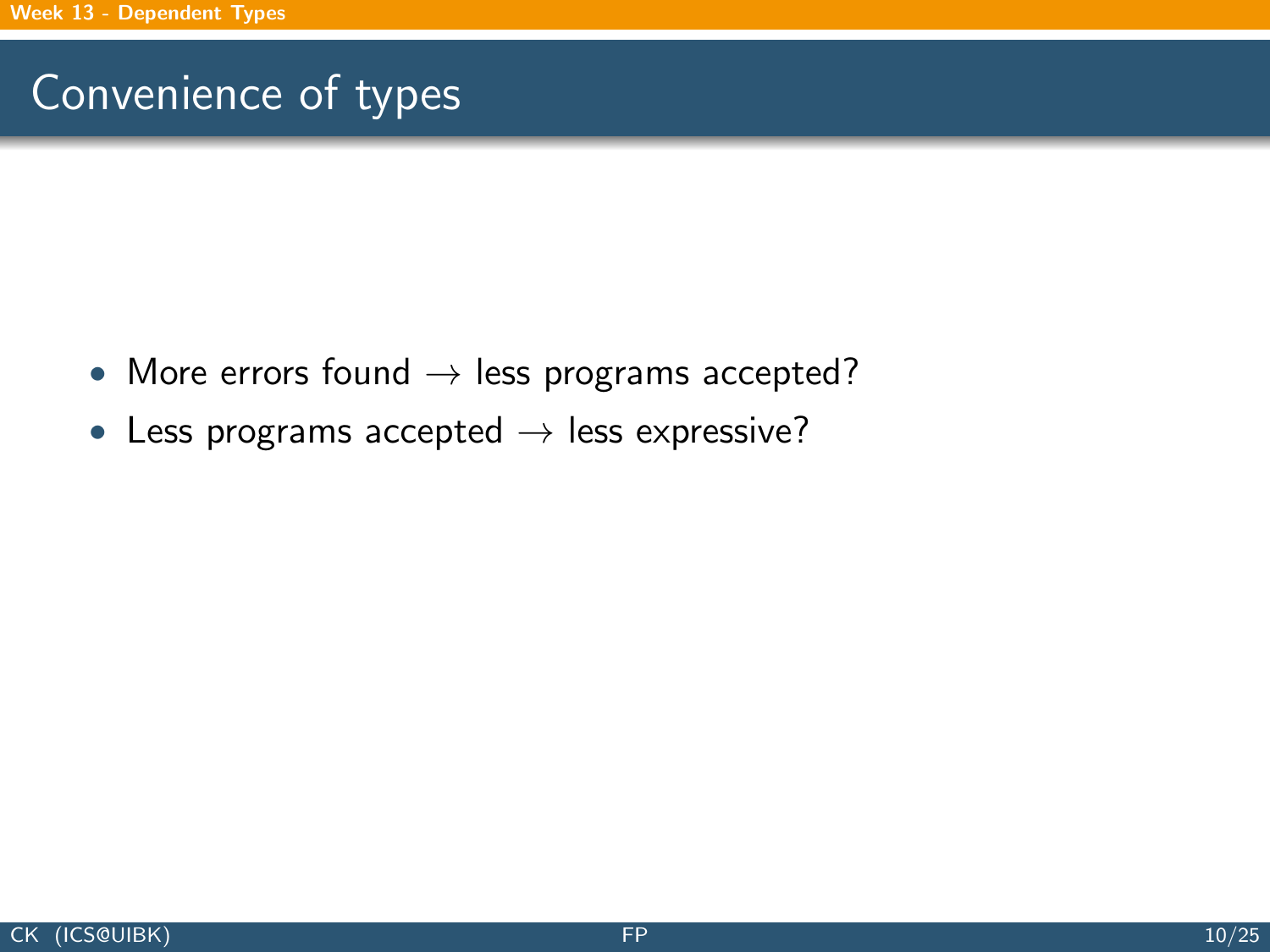# Convenience of types

- More errors found  $\rightarrow$  less programs accepted? NO!
- Less programs accepted  $\rightarrow$  less expressive? NO!
- There are stronger type systems
	- A bit more complicated than  $\lambda$ -calculus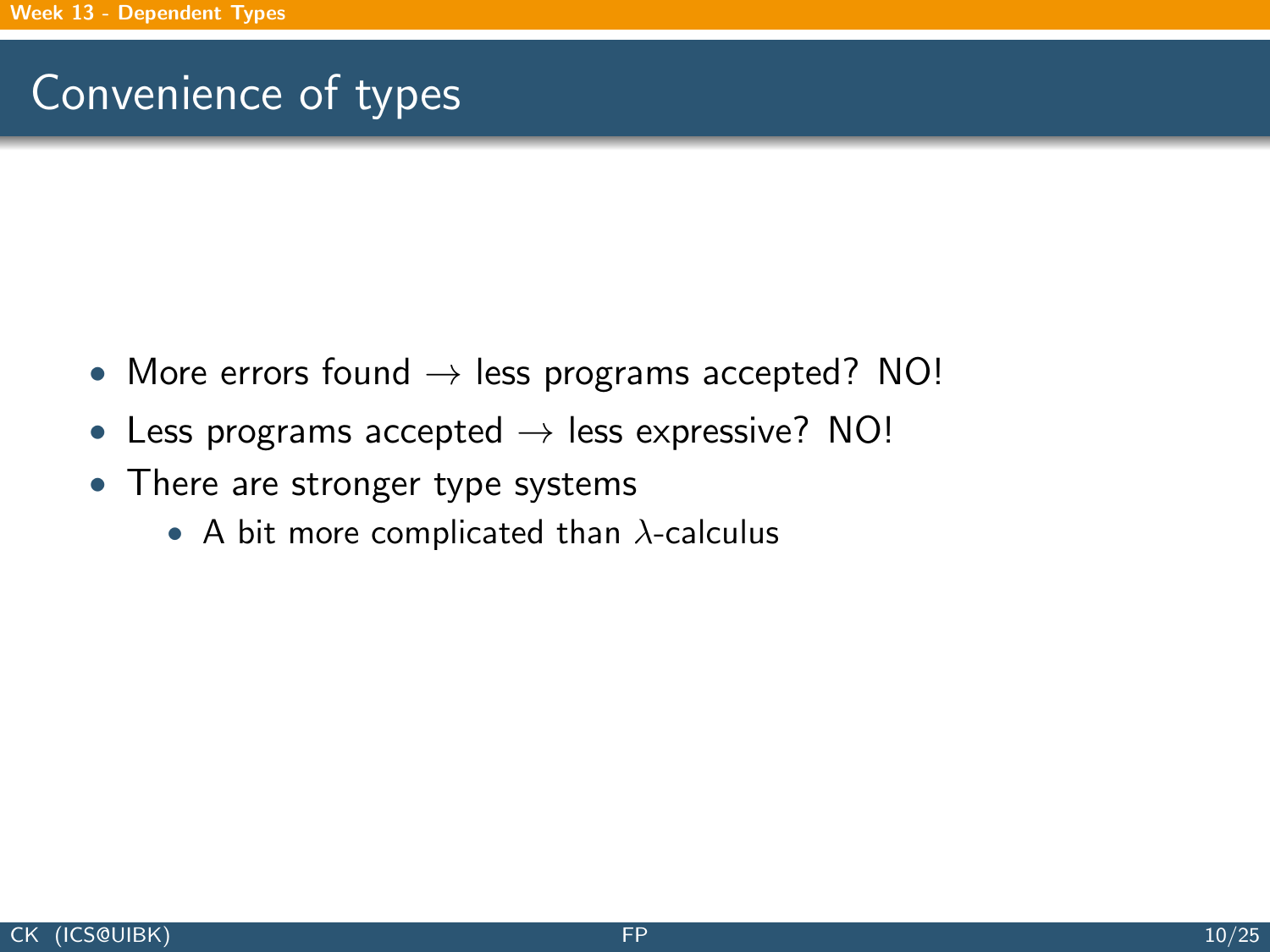# Convenience of types

- More errors found  $\rightarrow$  less programs accepted?
- Less programs accepted  $\rightarrow$  less expressive?
- There are stronger type systems
	- A bit more complicated than  $\lambda$ -calculus
- Type inference becomes harder
	- Back to type annotations?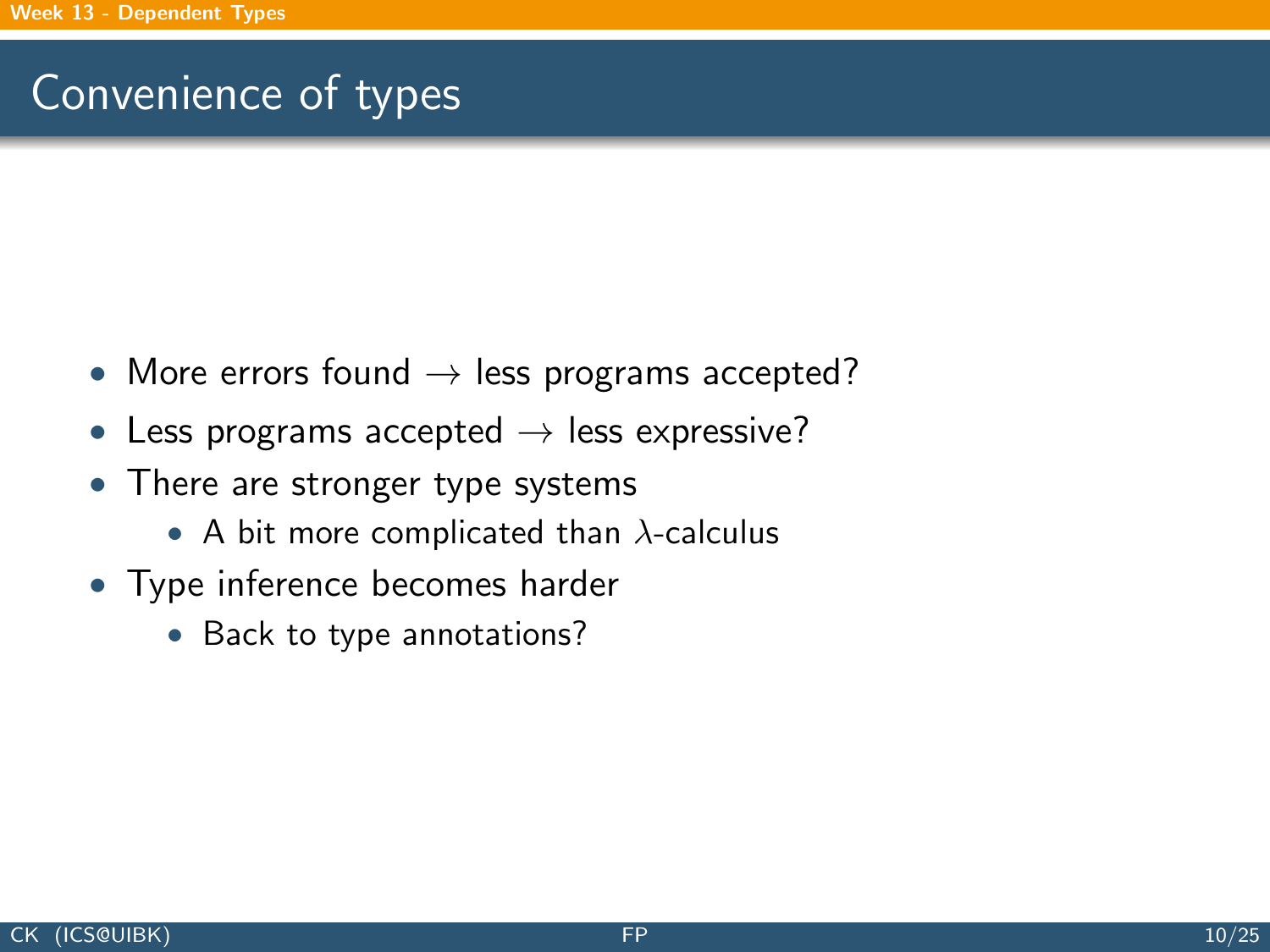### <span id="page-12-0"></span>**Overview**

#### [Week 13 - Dependent Types](#page-1-0)

• [Summary of Week 12](#page-2-0)

### • [Simple Type Theory](#page-12-0)

gpendent Types

[Curry-Howard](#page-18-0)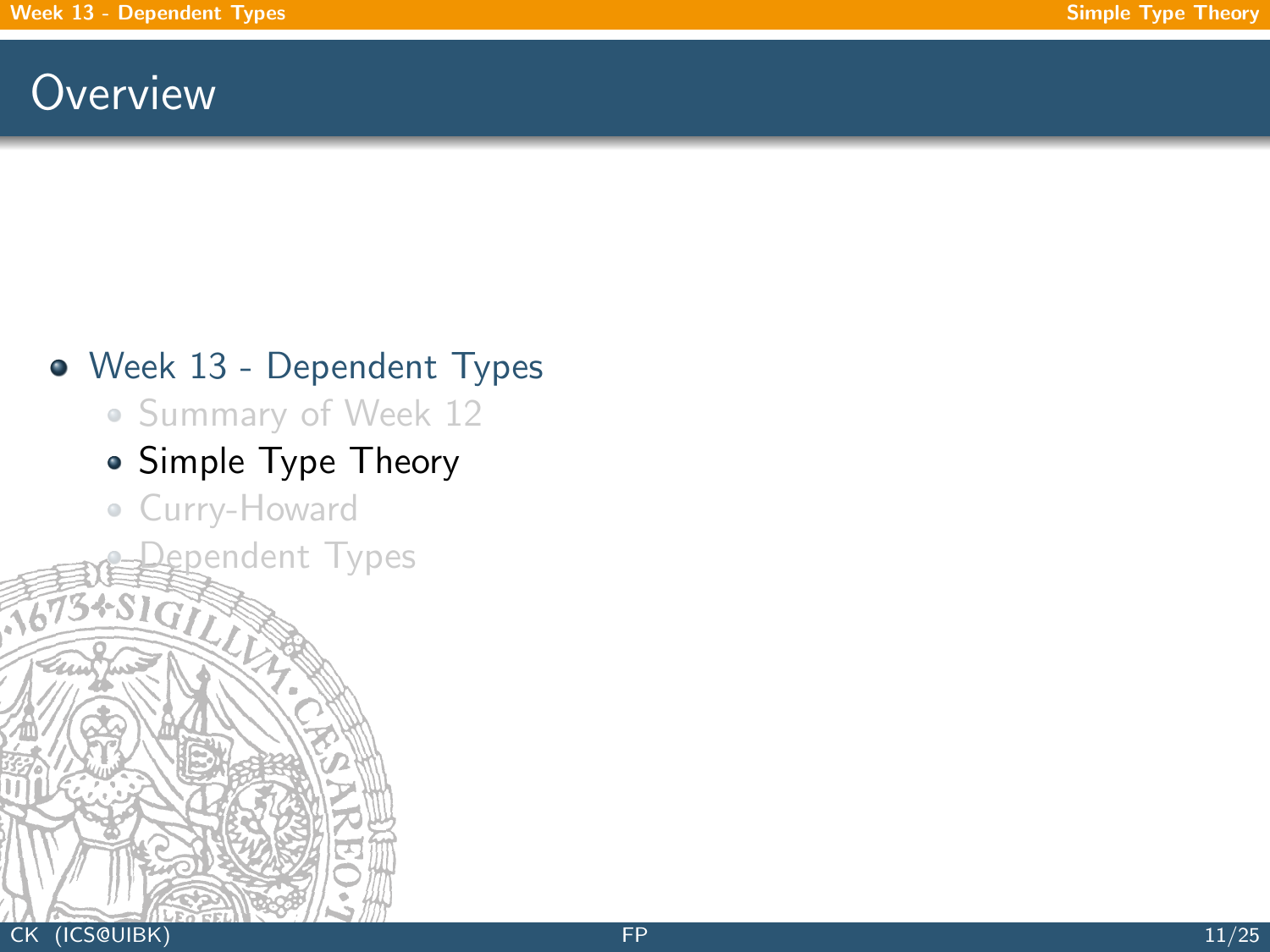# Simple Type Theory (STT) or  $\lambda_{\rightarrow}$

### **Types**

- Atomic types
- Function types

$$
\begin{array}{ccc}\n\alpha & \beta & \gamma & \dots \\
\alpha & \rightarrow & \beta\n\end{array}
$$

For example:  $(\alpha \rightarrow \beta) \rightarrow \alpha \rightarrow \beta$ 

#### Terms

- Variables with explicit types:  $x_1^{\sigma}, x_2^{\sigma}, \ldots$ 
	- Countably many for each  $\sigma$
- Applications: if  $M : \sigma \to \tau$  and  $N : \sigma$  then  $(MN) : \tau$
- Abstractions: if  $P : \tau$  then  $(\lambda x^{\sigma}.P) : \sigma \rightarrow \tau$

#### **Examples**

$$
\lambda x^{\sigma}.\lambda y^{\tau}.x:\sigma\to\tau\to\sigma
$$

$$
\lambda x^{\alpha \to \beta \to \gamma}.\lambda y^{\alpha \to \beta}.\lambda z^{\alpha}.xz : \beta \to \gamma
$$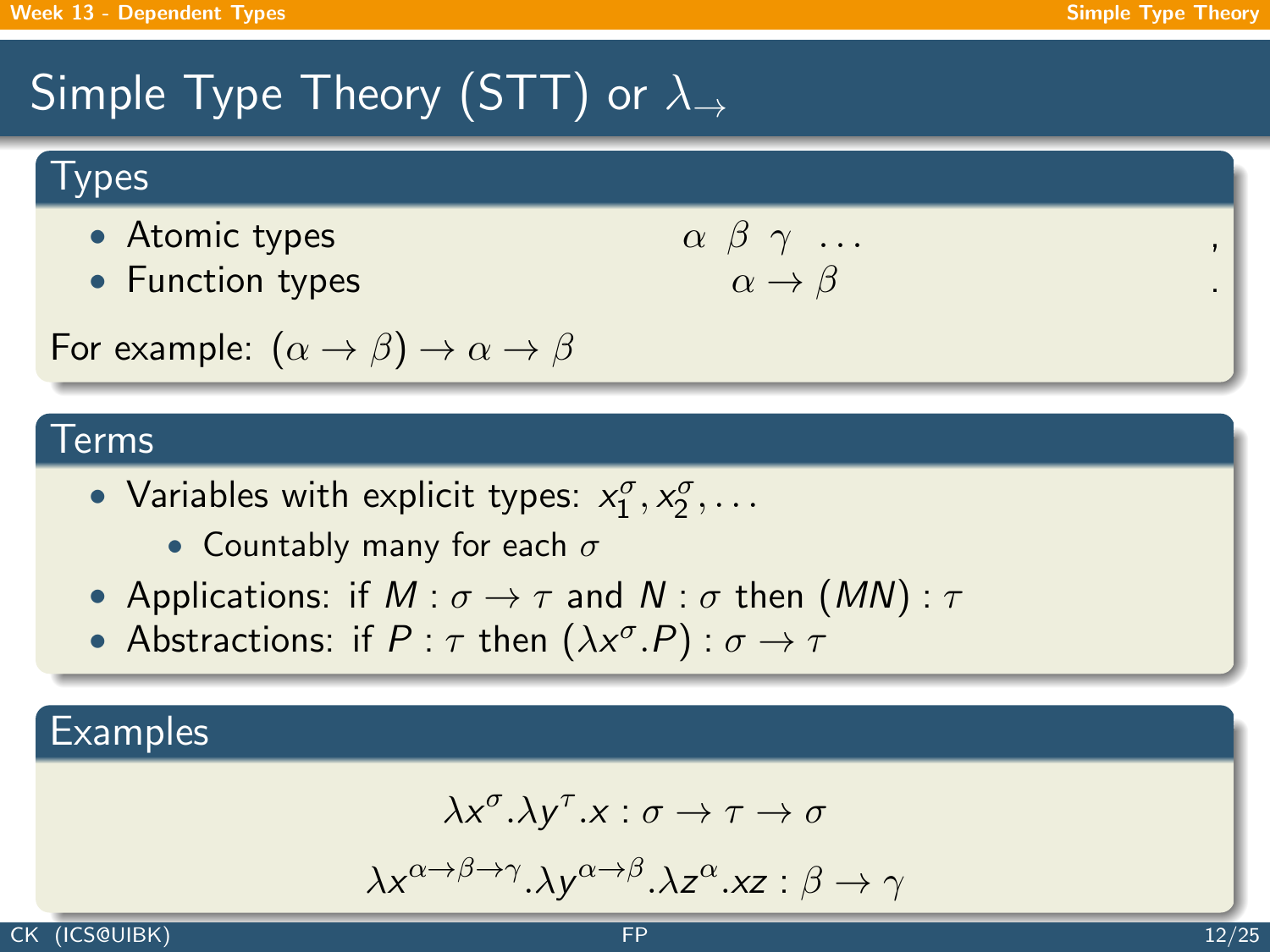## **Conventions**

#### Parentheses

- Types associate to the right
- Applications associate to the left

#### $\alpha$ -convertibility

$$
\lambda x^{\sigma} \dots x \dots x \dots \approx_{\alpha} \lambda y^{\sigma} \dots y \dots y \dots
$$

#### Capture avoiding substitution

$$
M[x:=N]
$$

### $\beta$ -reduction

$$
(\lambda x^{\sigma}.M)N \longrightarrow_{\beta} M[x := N]
$$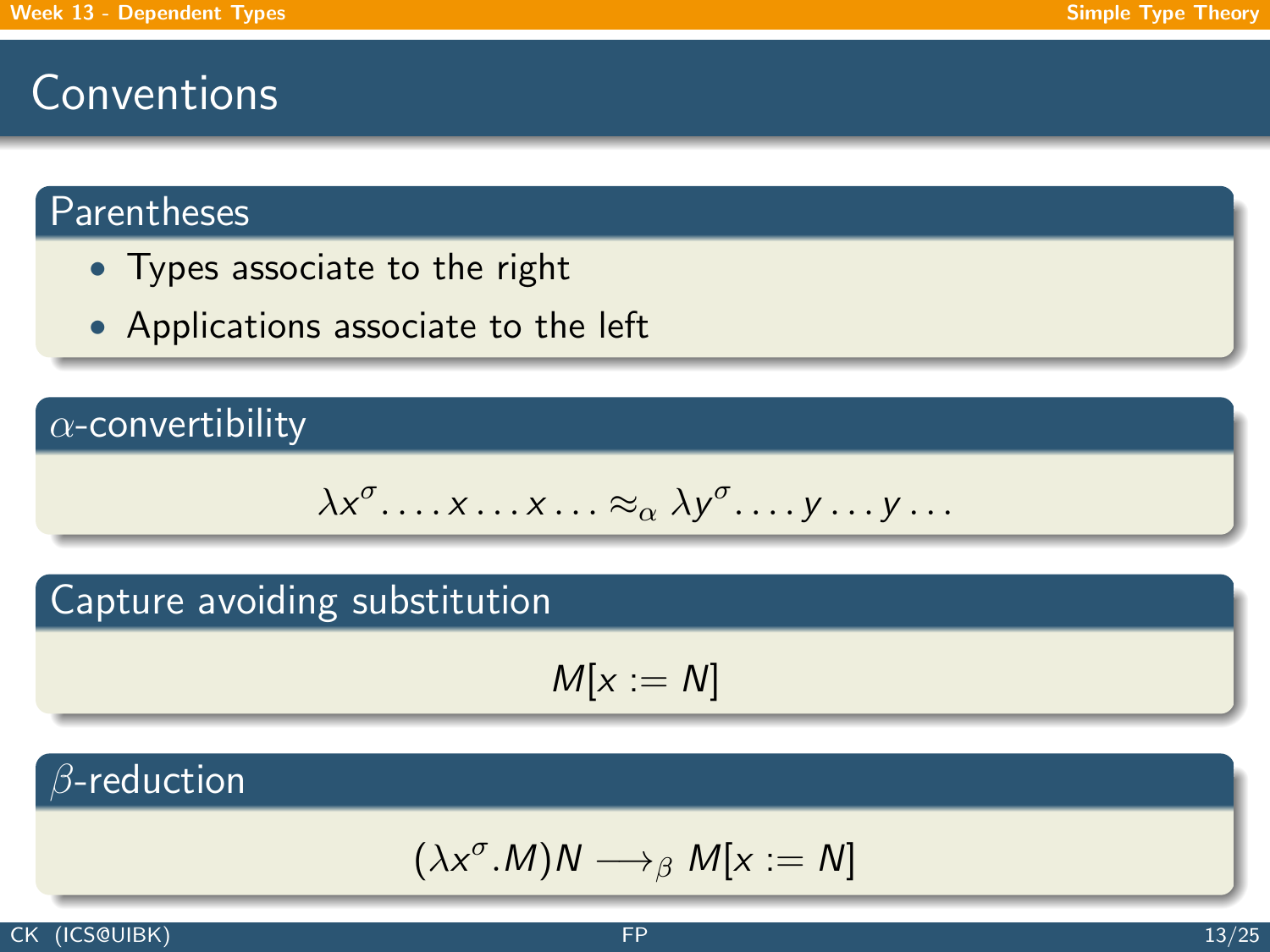# Terms in STT  $(\lambda_{\rightarrow})$

• Can we find a term for every type?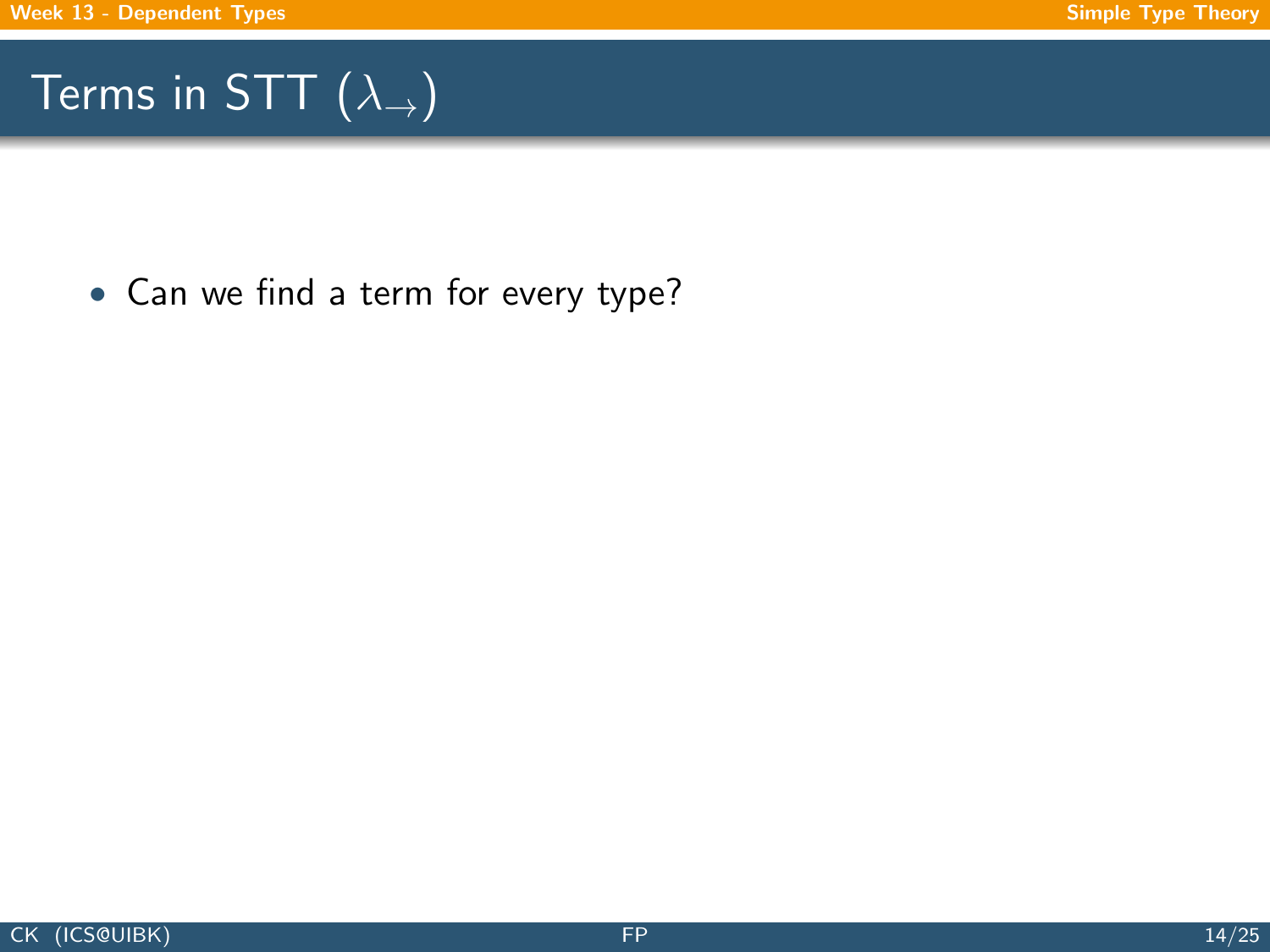# Terms in STT  $(\lambda_{\rightarrow})$

• Can we find a term for every type?

 $x^{\alpha}$  :  $\alpha$ 

• Can we find a closed term for every type?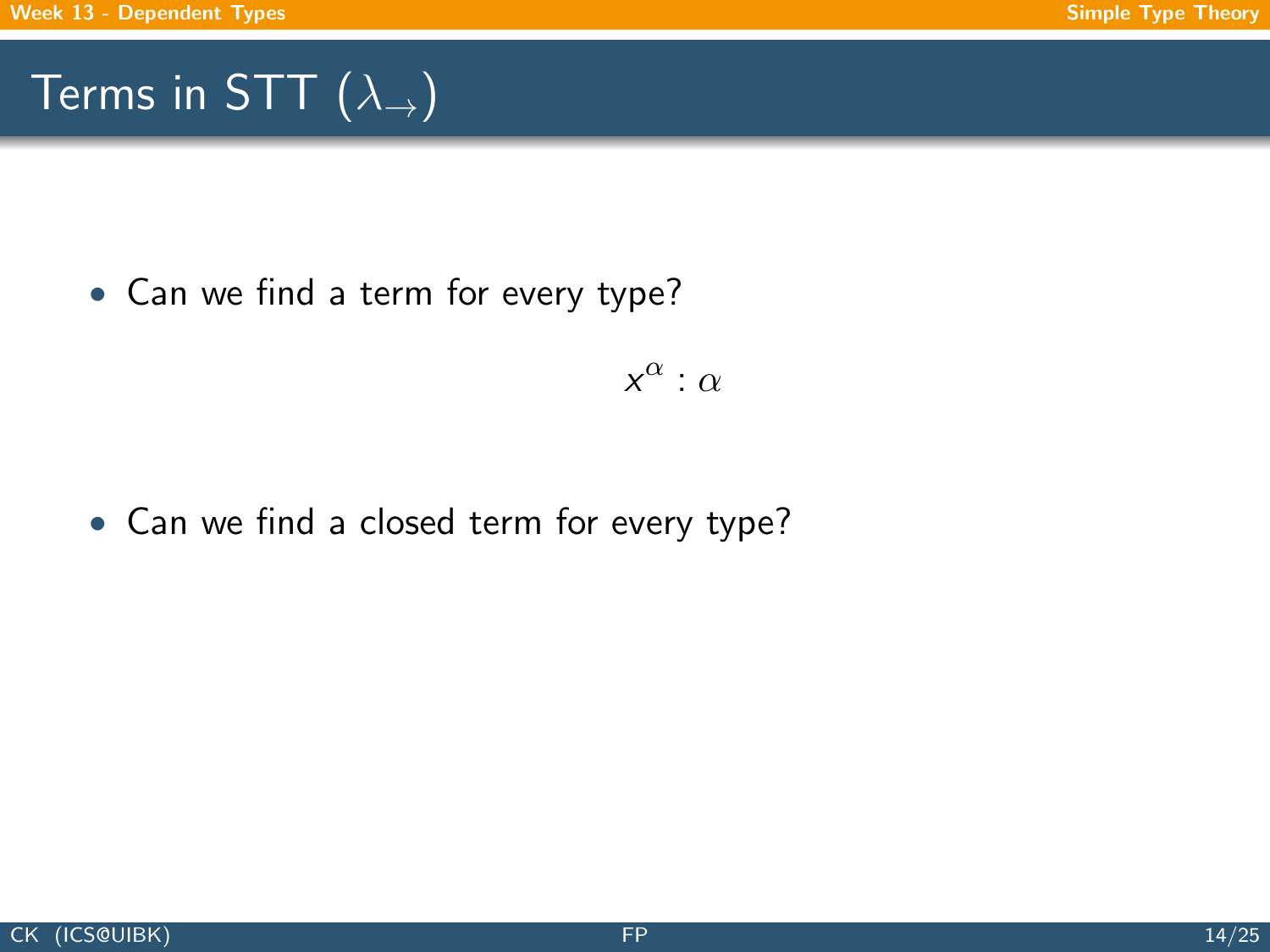# Terms in STT  $(\lambda_{\rightarrow})$

• Can we find a term for every type?

 $x^{\alpha}$  :  $\alpha$ 

• Can we find a closed term for every type?

$$
(\alpha \to \alpha) \to \alpha
$$

• No! Not every type is inhabited.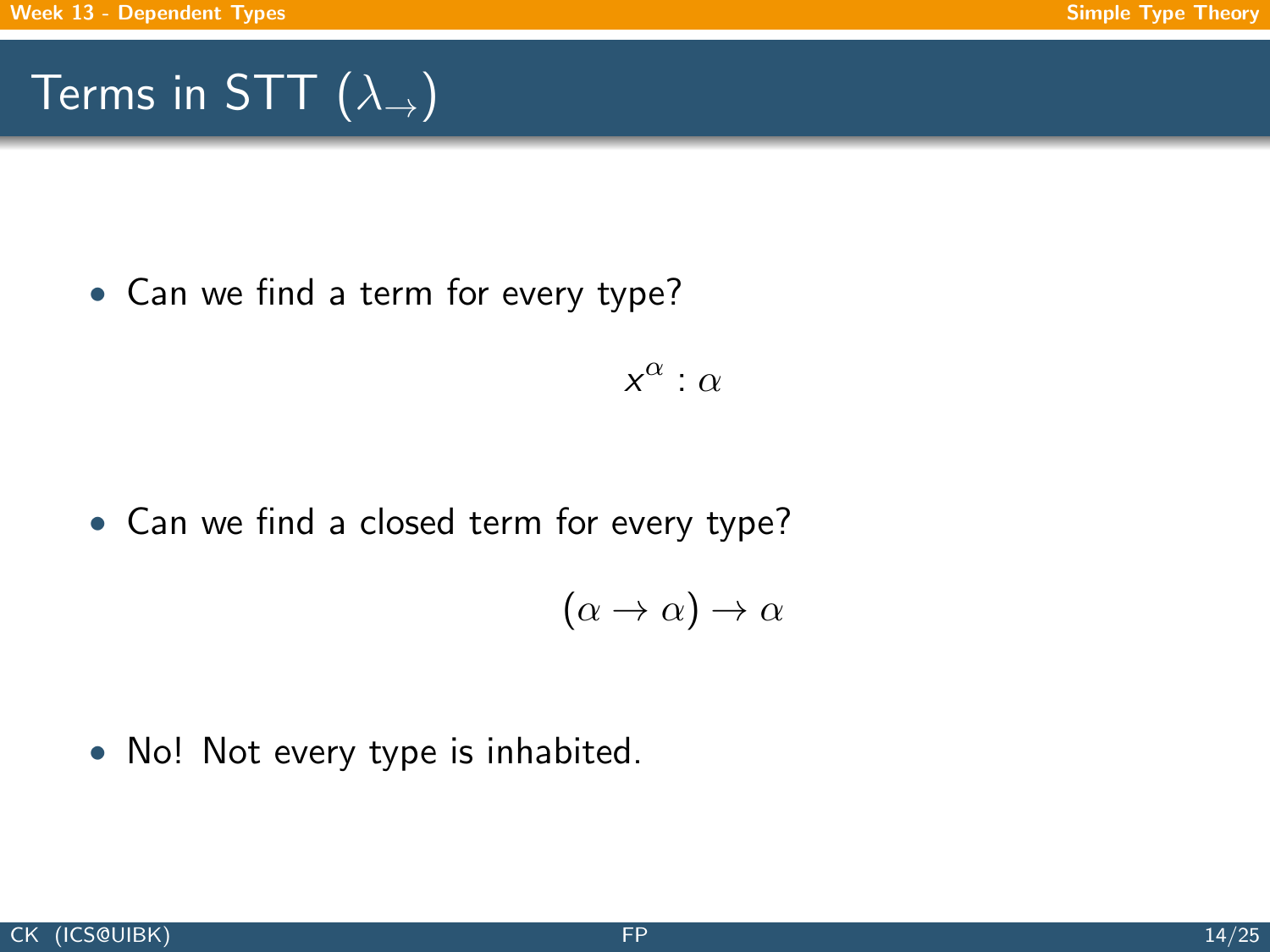## <span id="page-18-0"></span>**Overview**

### [Week 13 - Dependent Types](#page-1-0)

- [Summary of Week 12](#page-2-0)
- [Simple Type Theory](#page-12-0)
- [Curry-Howard](#page-18-0)

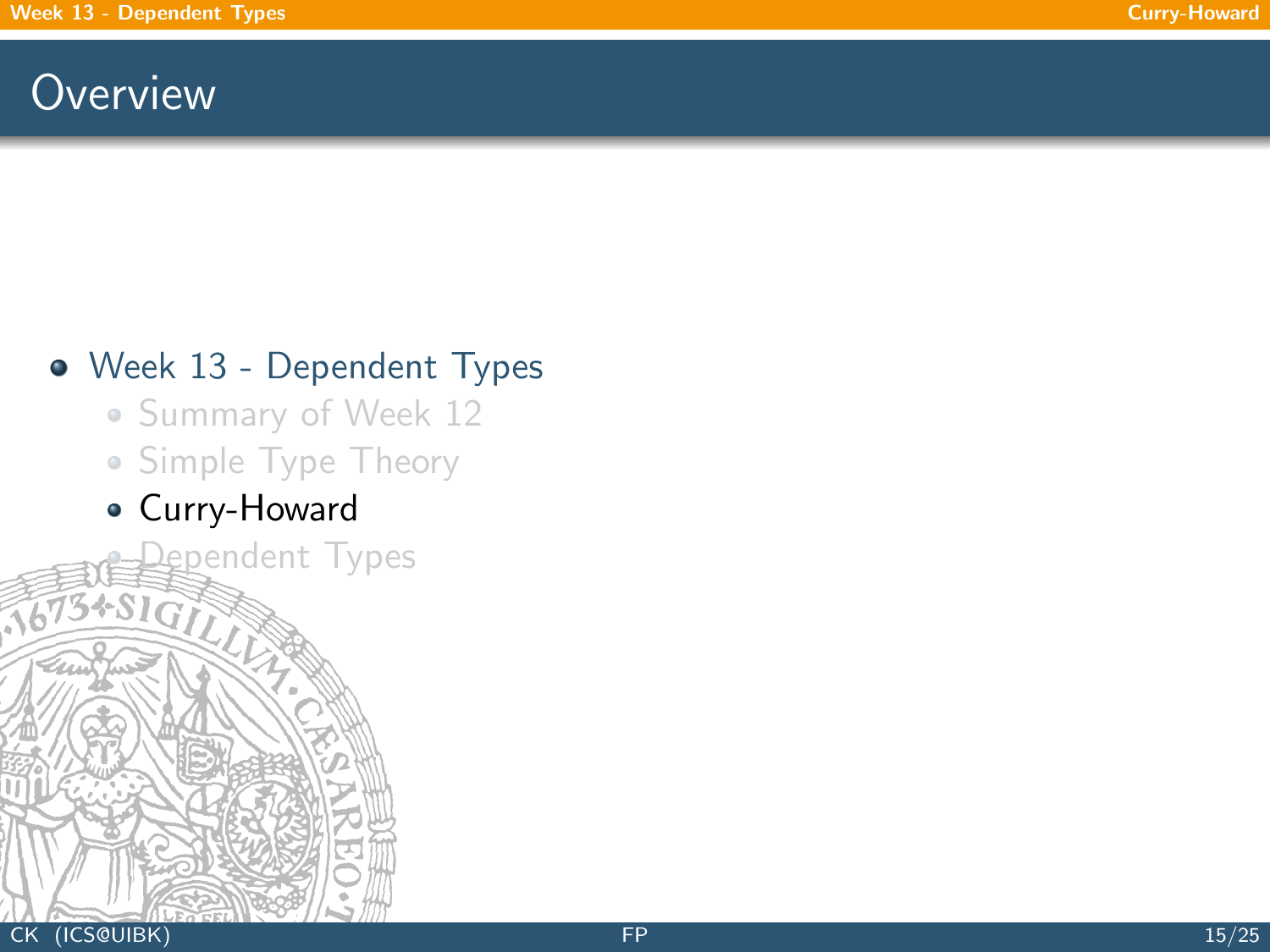# Relation to logic

A typing judgement  $M$  :  $\sigma$  can be read in two ways:

- M is a function with the type  $\sigma$ 
	- term is an algorithm (program)
	- type is its specification

### M is a proof of the proposition  $\sigma$

- type is a proposition
- term is its proof

#### One to one correspondence between

- Terms in  $\lambda_{\rightarrow}$  (typable)
- Derivations in minimal propositional logic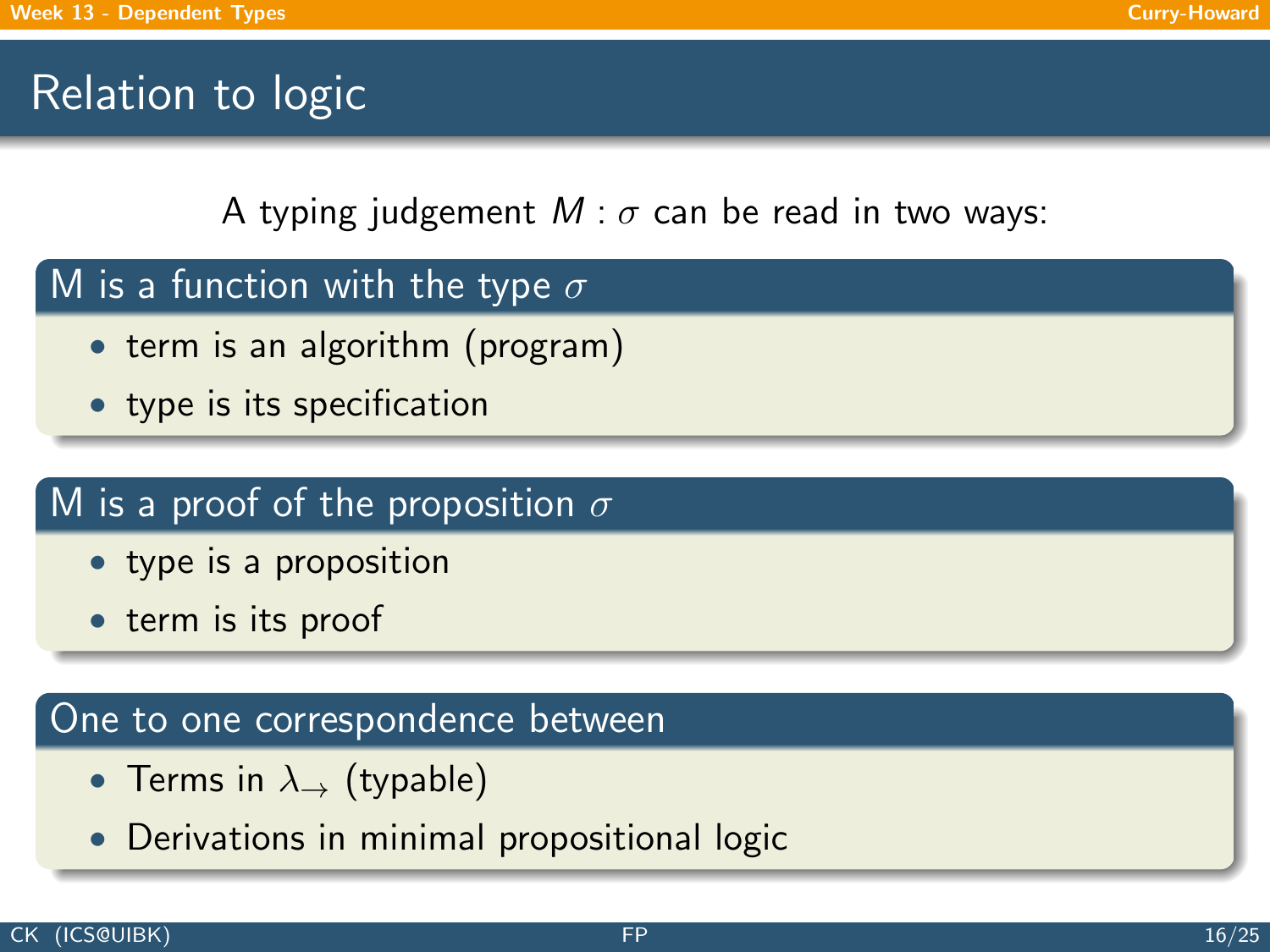# Proof interpretation

Proof of  $A \rightarrow B$ 

Function that maps proofs of  $A$  to proofs  $B$ 

Proof of  $A \wedge B$ 

Pair of proofs of A and B

Proof of  $A \vee B$ 

Either a proof of  $A$  or a proof of  $B$ 

### Proof of  $\forall x.P(x)$

Function that maps an object x to a proof of  $P(x)$ 

#### Proof of ⊥

Does not exist.Negation of A turns a proof of A into a nonexistant object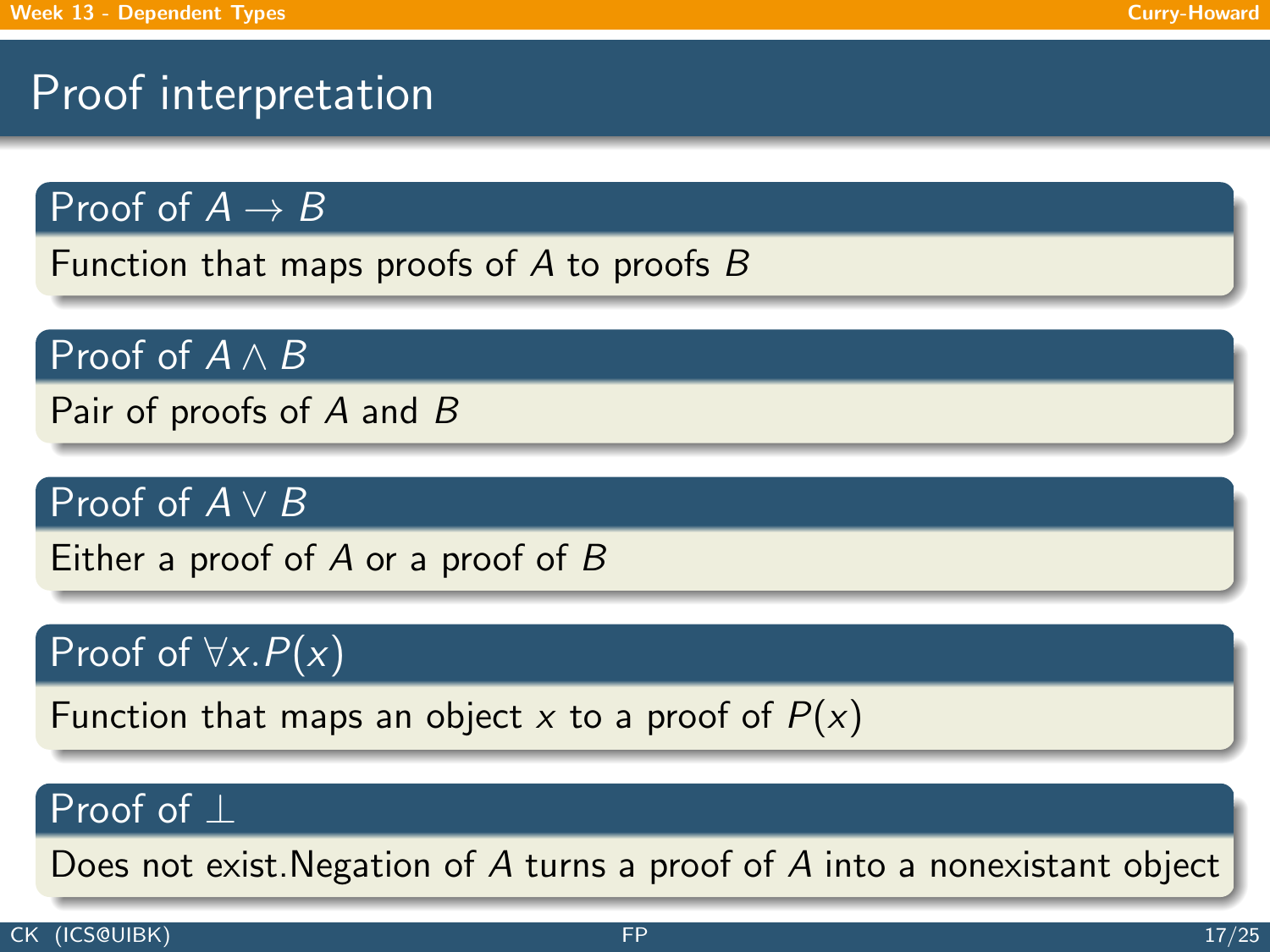# Typical questions in Type Theory

TCP (type checking problem)

 $M : \sigma$ ?

|  |  | TSP (type synthesis problem) |  |  |
|--|--|------------------------------|--|--|
|--|--|------------------------------|--|--|

 $M:?$ 

### TIP (type inhabitation problem)

 $? : \sigma$  (by a closed term)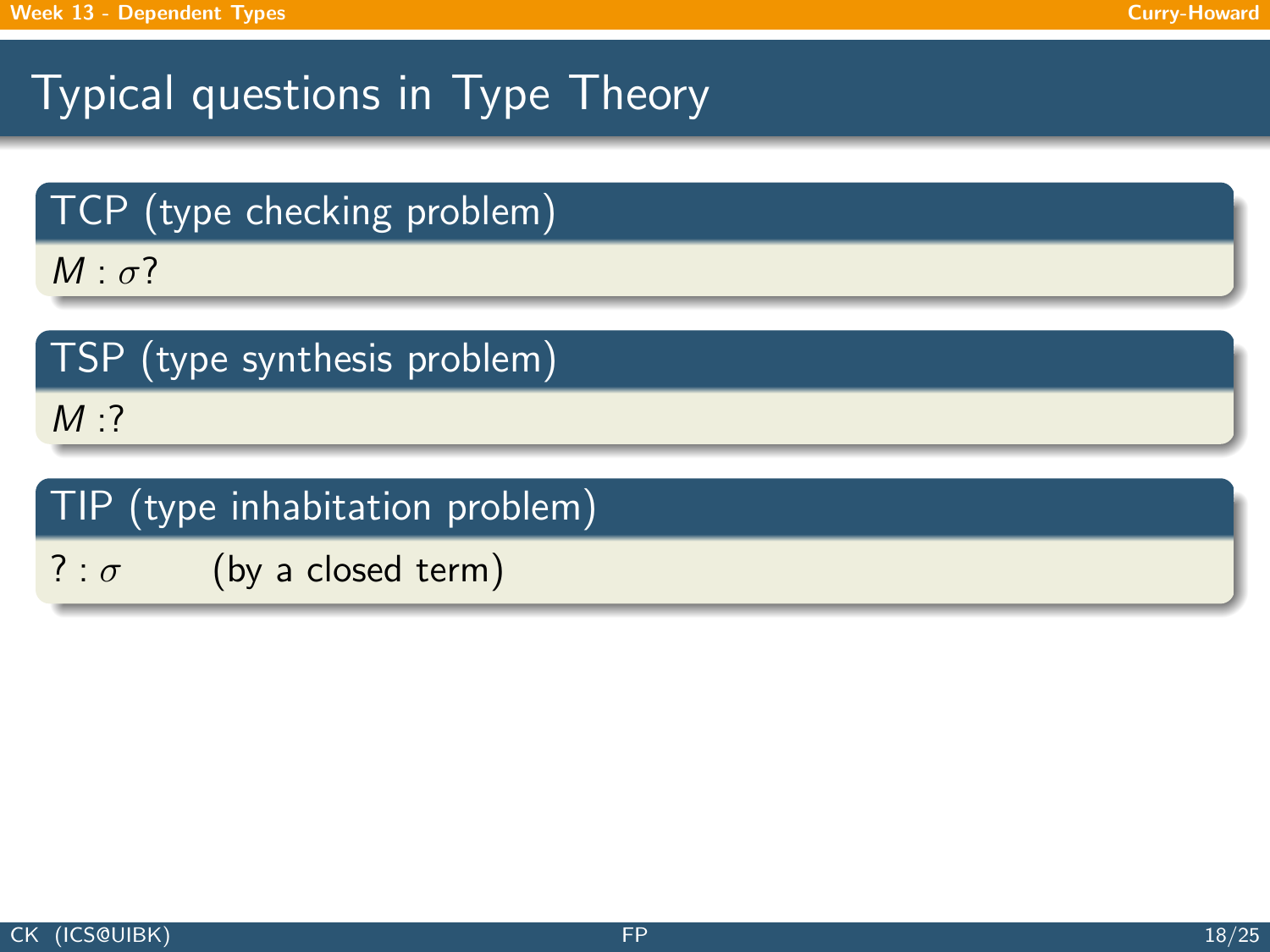# Typical questions in Type Theory

TCP (type checking problem)

 $M : \sigma$ ?

|  | TSP (type synthesis problem) |  |
|--|------------------------------|--|
|  |                              |  |

 $M:$ 

### TIP (type inhabitation problem)

? :  $\sigma$  (by a closed term)

- For  $\lambda_{\rightarrow}$  all are decidable
	- both with type annotations and without
- TCP and TSP are usually equivalent
	- application typing rule is to blame
- For more complicated systems TCP and TSP become undecidable
	- TIP corresponds to provability in some logic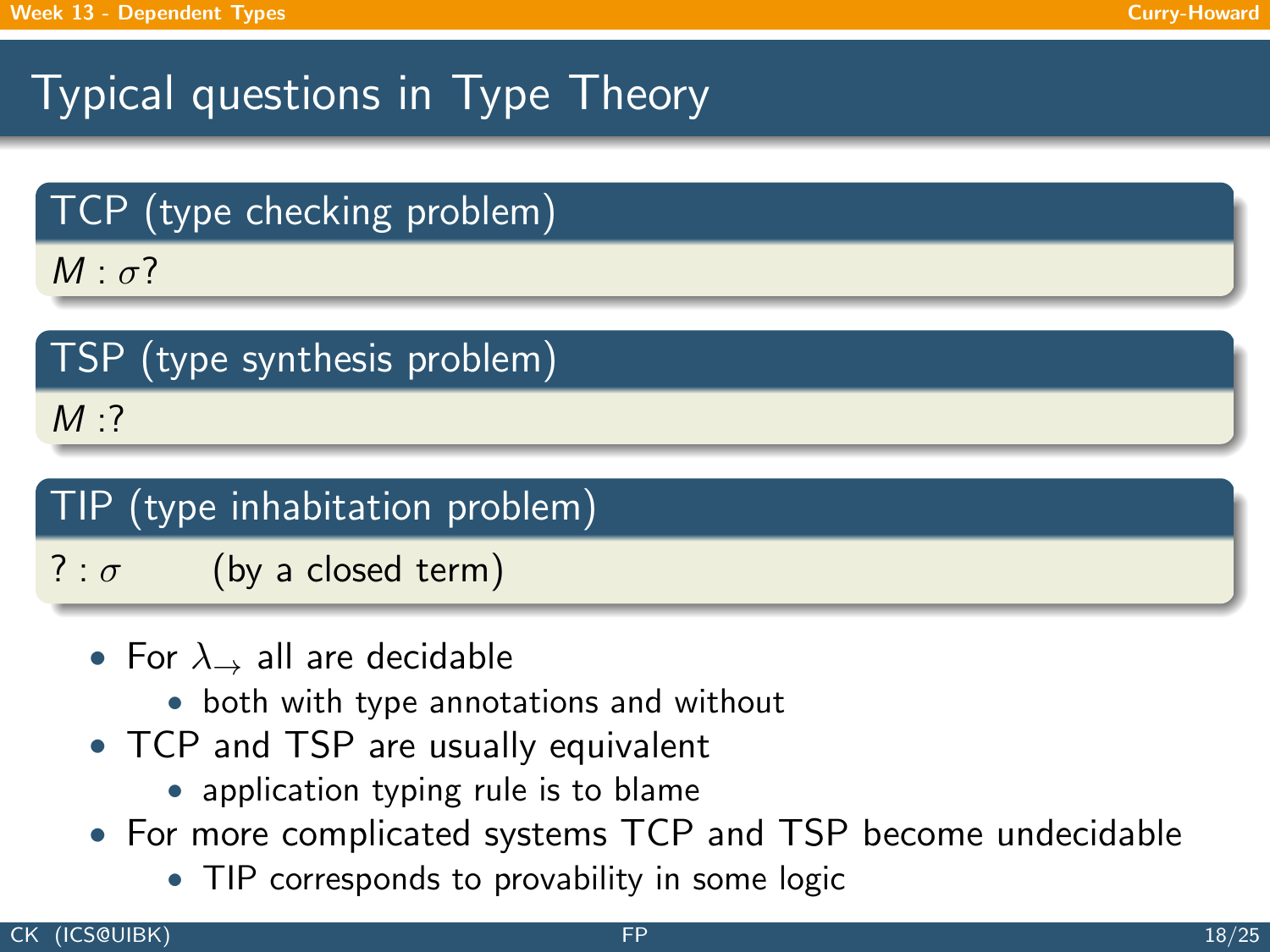# Properties of  $\lambda_{\rightarrow}$

• Uniqueness of Types

If  $\Gamma \vdash M : \sigma$  and  $\Gamma \vdash M : \tau$ , then  $\sigma = \tau$ .

• Subject Reduction

If  $\Gamma \vdash M : \sigma$  and  $M \rightarrow_{\beta n} N$ , then  $\Gamma \vdash N : \sigma$ .

• Strong Normalization

If  $\Gamma \vdash M : \sigma$ , then all  $\beta \eta$ -reductions from M terminate.

• Substitution Property

If  $\Gamma, x : \tau, \Delta \vdash M : \sigma, \Gamma \vdash P : \tau$ , then  $\Gamma, \Delta \vdash M[x := P] : \sigma$ .

• Thinning

```
If \Gamma \vdash M : \sigma and \Gamma \subset \Delta, then \Delta \vdash M : \sigma.
```
• Strengthening

If  $\Gamma, x : \tau \vdash M : \sigma$  and  $x \notin FV(M)$ , then  $\Gamma \vdash M : \sigma$ .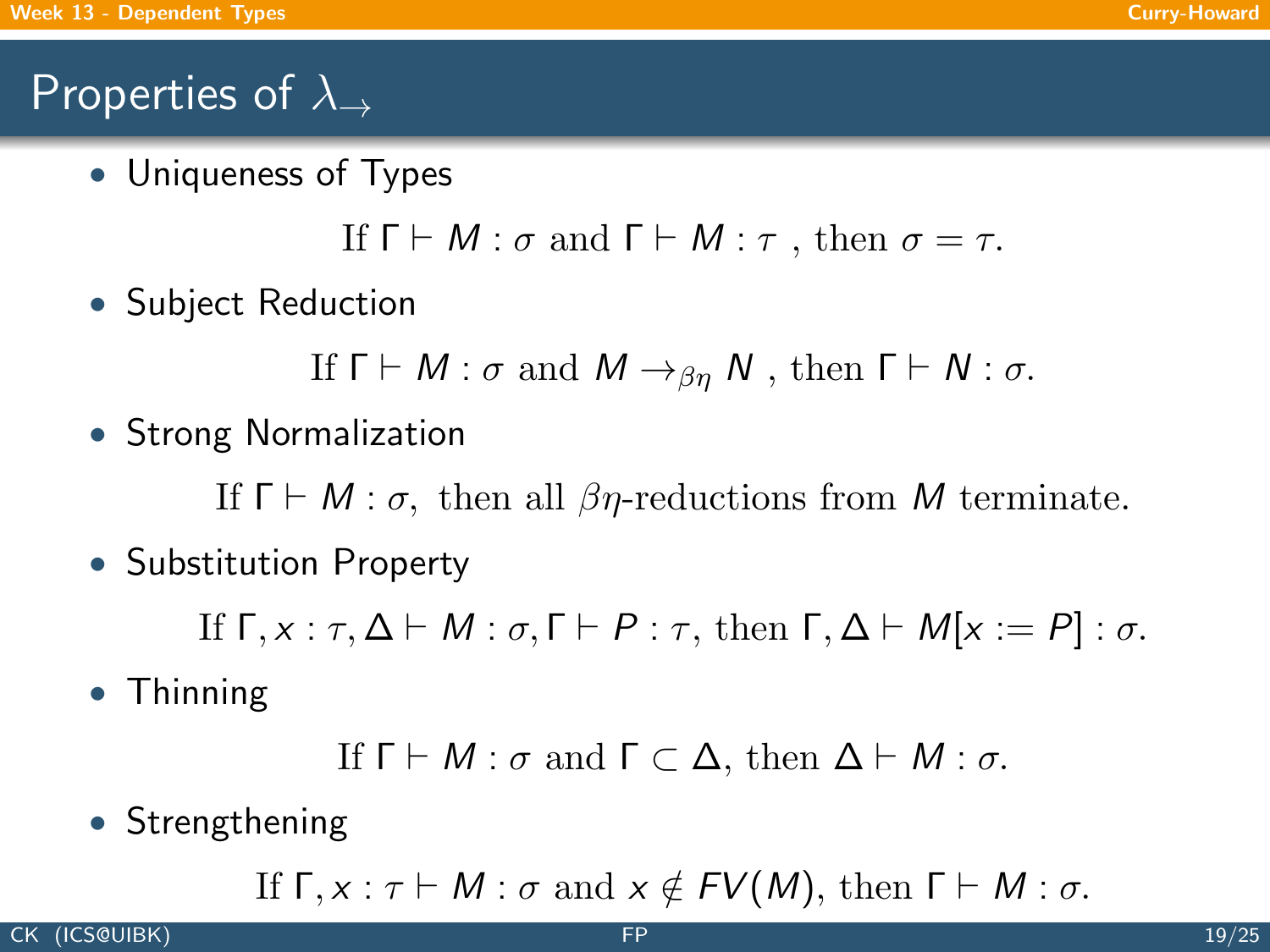## <span id="page-24-0"></span>**Overview**

### [Week 13 - Dependent Types](#page-1-0)

- [Summary of Week 12](#page-2-0)
- [Simple Type Theory](#page-12-0)
- [Curry-Howard](#page-18-0)
- **[Dependent Types](#page-24-0)**  $3+51$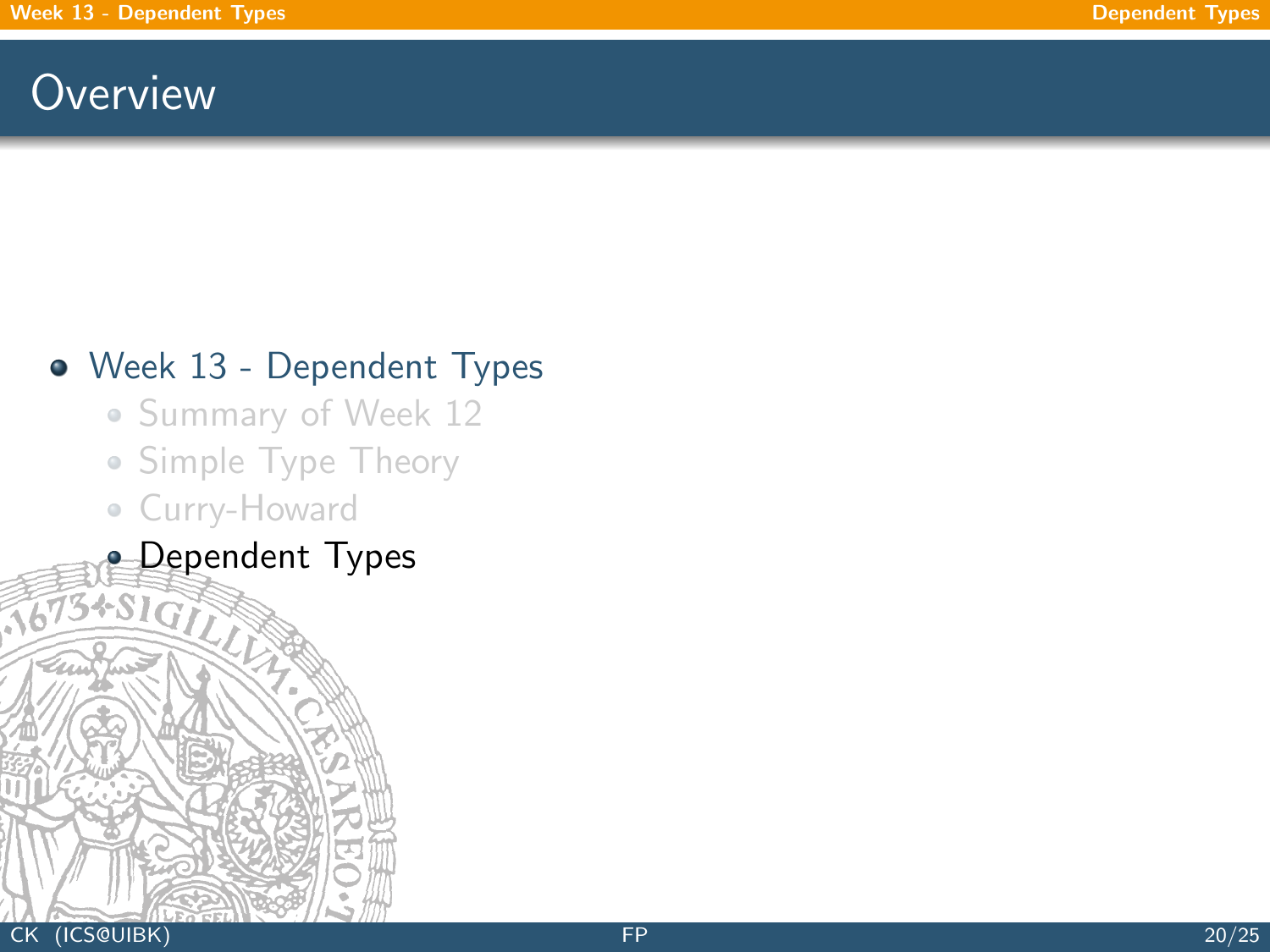### Dependent types and more

#### Printf

What type does it have?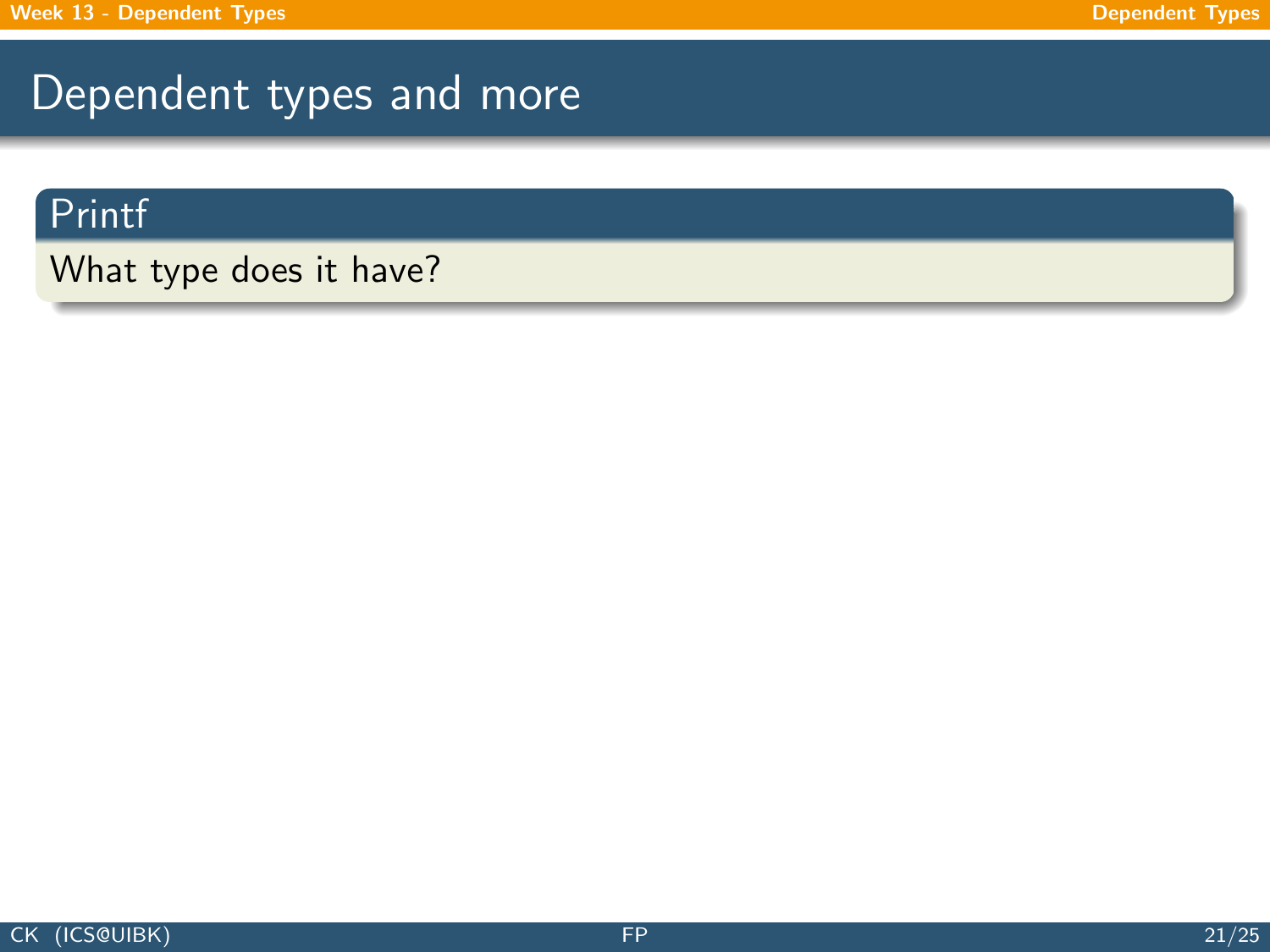## Dependent types and more

#### Printf

What type does it have?

#### Bit-strings of length n

- Type of bit-strings:  $bs : \mathbb{N} \to \star$
- Bit-string made of zeros:  $0_{bs}$  :  $(\forall n : \mathbb{N})$ bs $(n)$
- $\bullet \mathbb{R}^{\mathbb{N}}$

#### Vectors

• Type of hd?

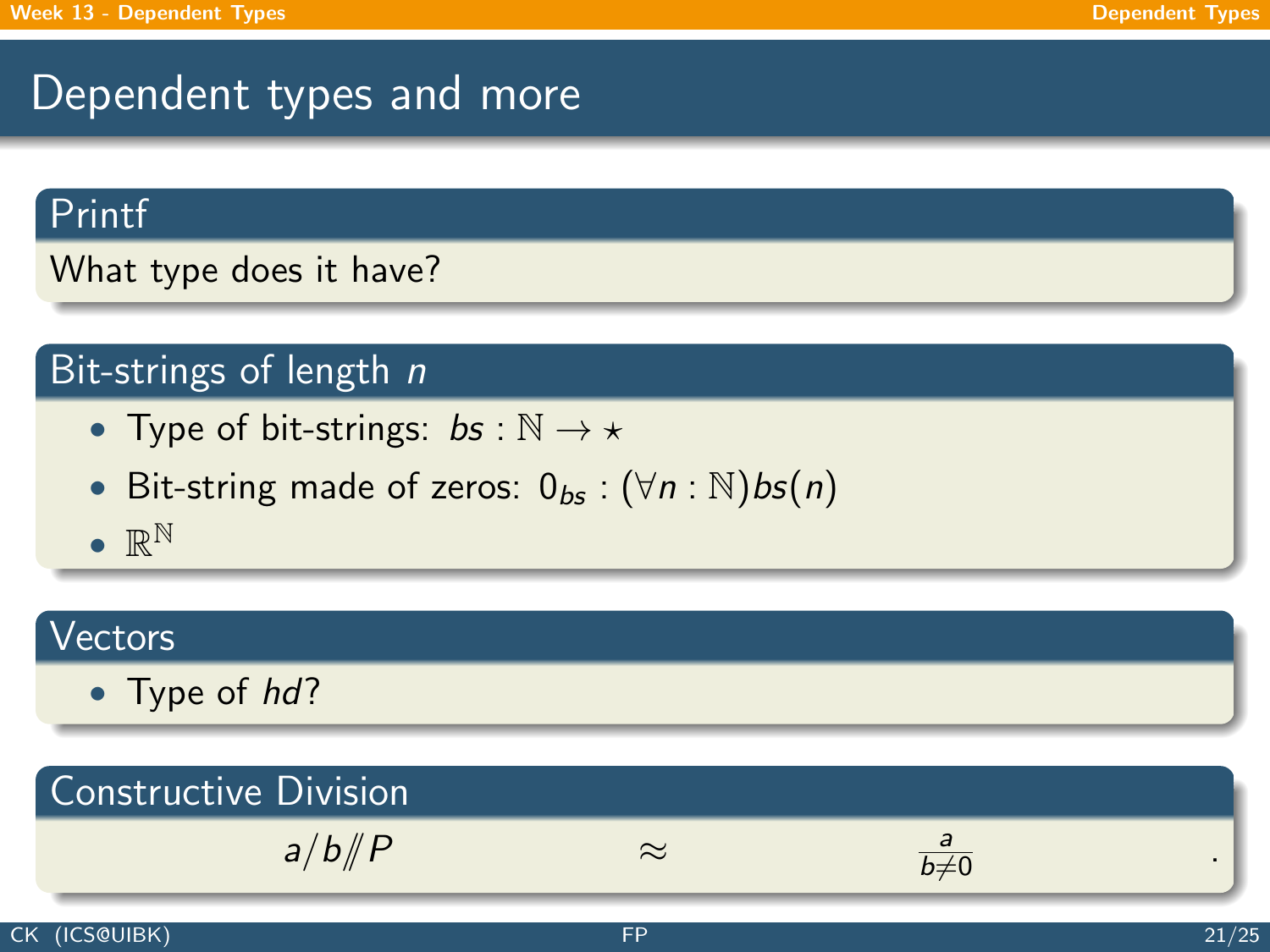# Intuition behind  $\lambda_P$

#### functions from A to B

$$
\textit{A} \rightarrow \textit{B}
$$

### dependent functions from A to B

 $\Pi x : A.B$ 

- Also called: dependent product
- Type of B can now depend on the argument  $x$
- arrow type becomes a special case of dependent product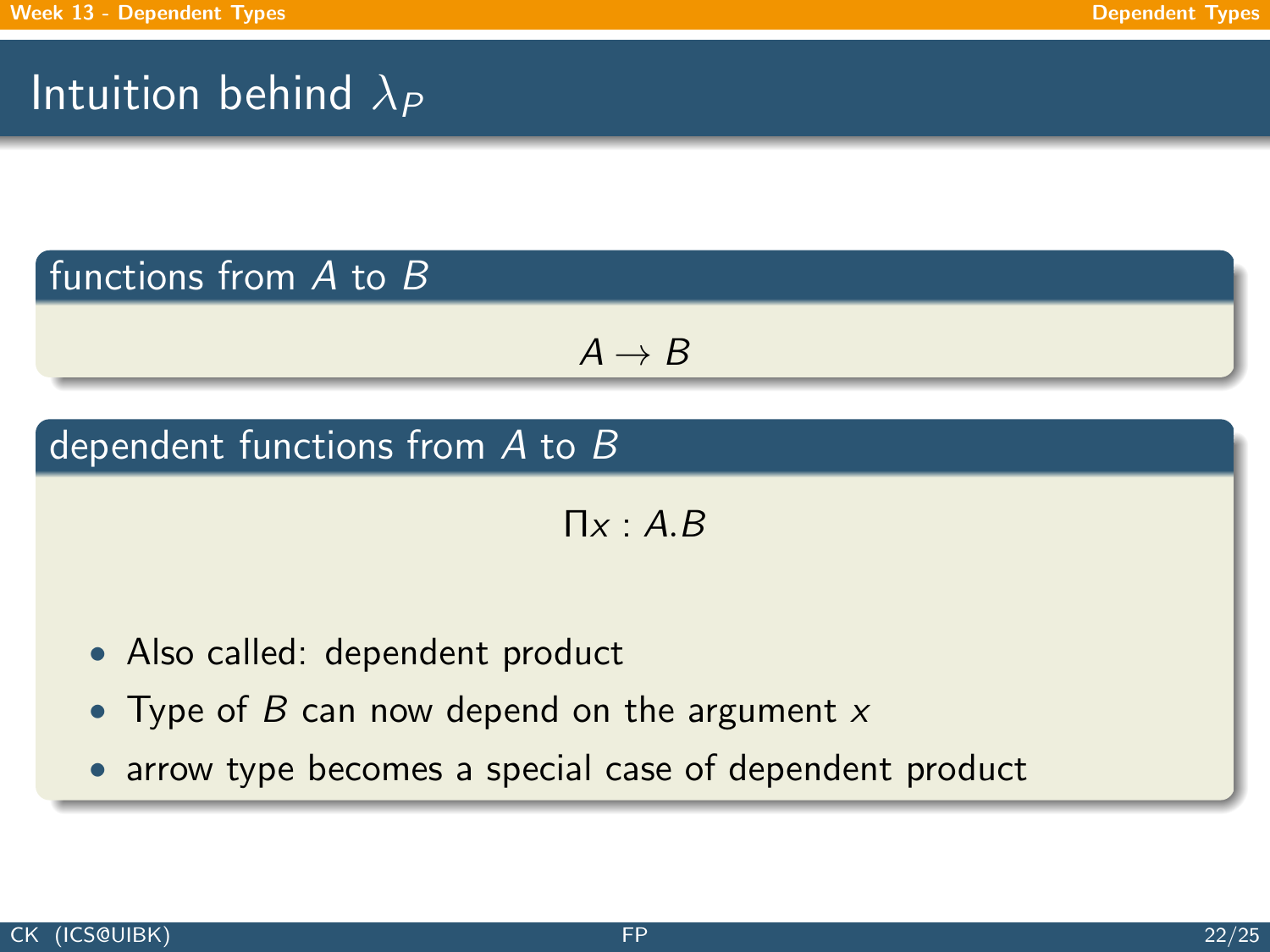## Properties of  $\lambda_P$

- Possible to extend by an existential quantifier
	- Disjoint union (coproduct) of types
- Strong Normalization (using forgetting map)
- Church-Rosser (corollary)
- Subject Reduction
- Type reconstruction is decidable in PTIME.
	- Type checking is undecidable!
- Type inhabitation in  $\lambda_P$  is undecidable
	- ?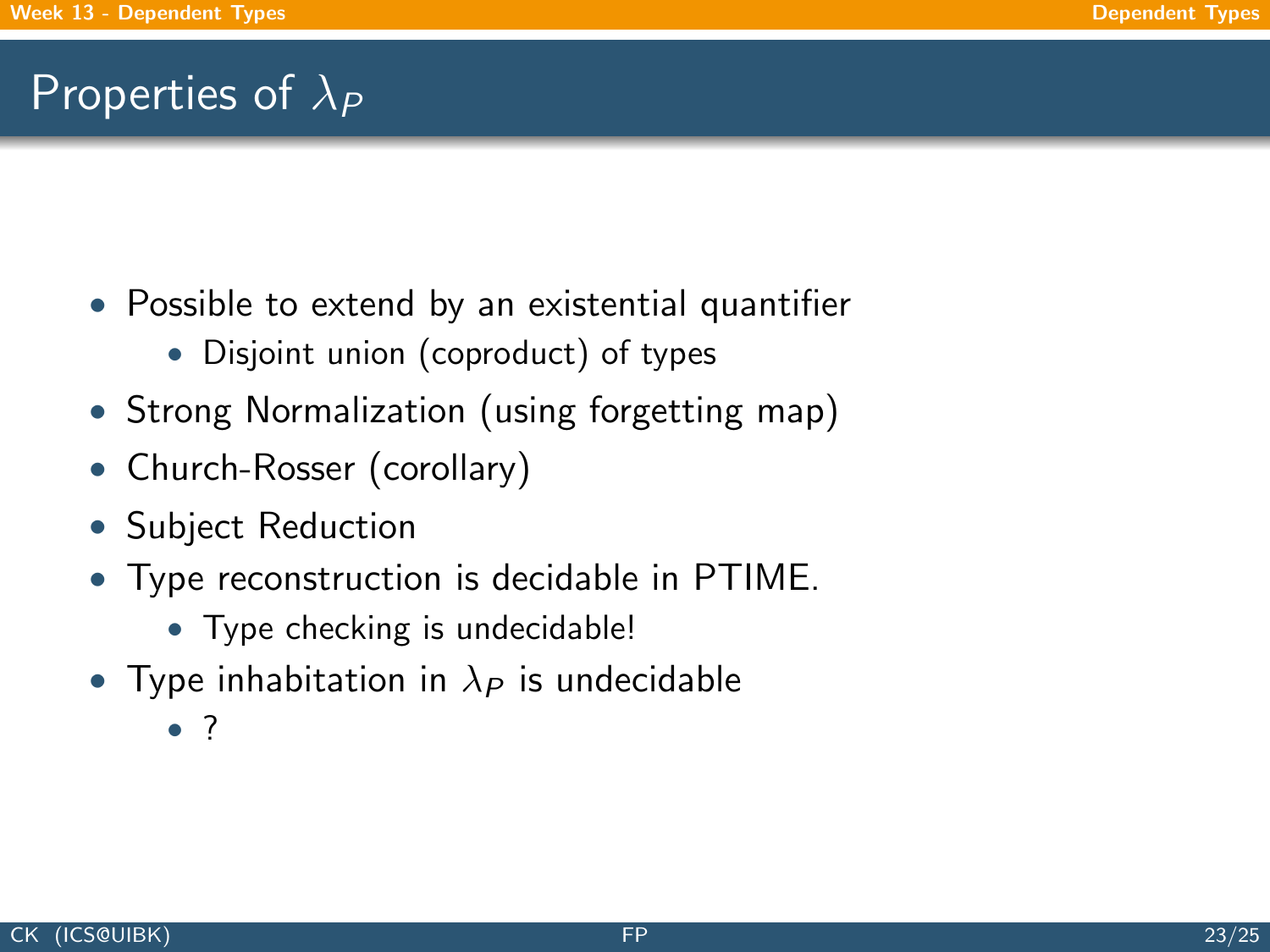## Properties of  $\lambda_P$

- Possible to extend by an existential quantifier
	- Disjoint union (coproduct) of types
- Strong Normalization (using forgetting map)
- Church-Rosser (corollary)
- Subject Reduction
- Type reconstruction is decidable in PTIME.
	- Type checking is undecidable!
- Type inhabitation in  $\lambda_P$  is undecidable

First order intuitionistic logic is undecidable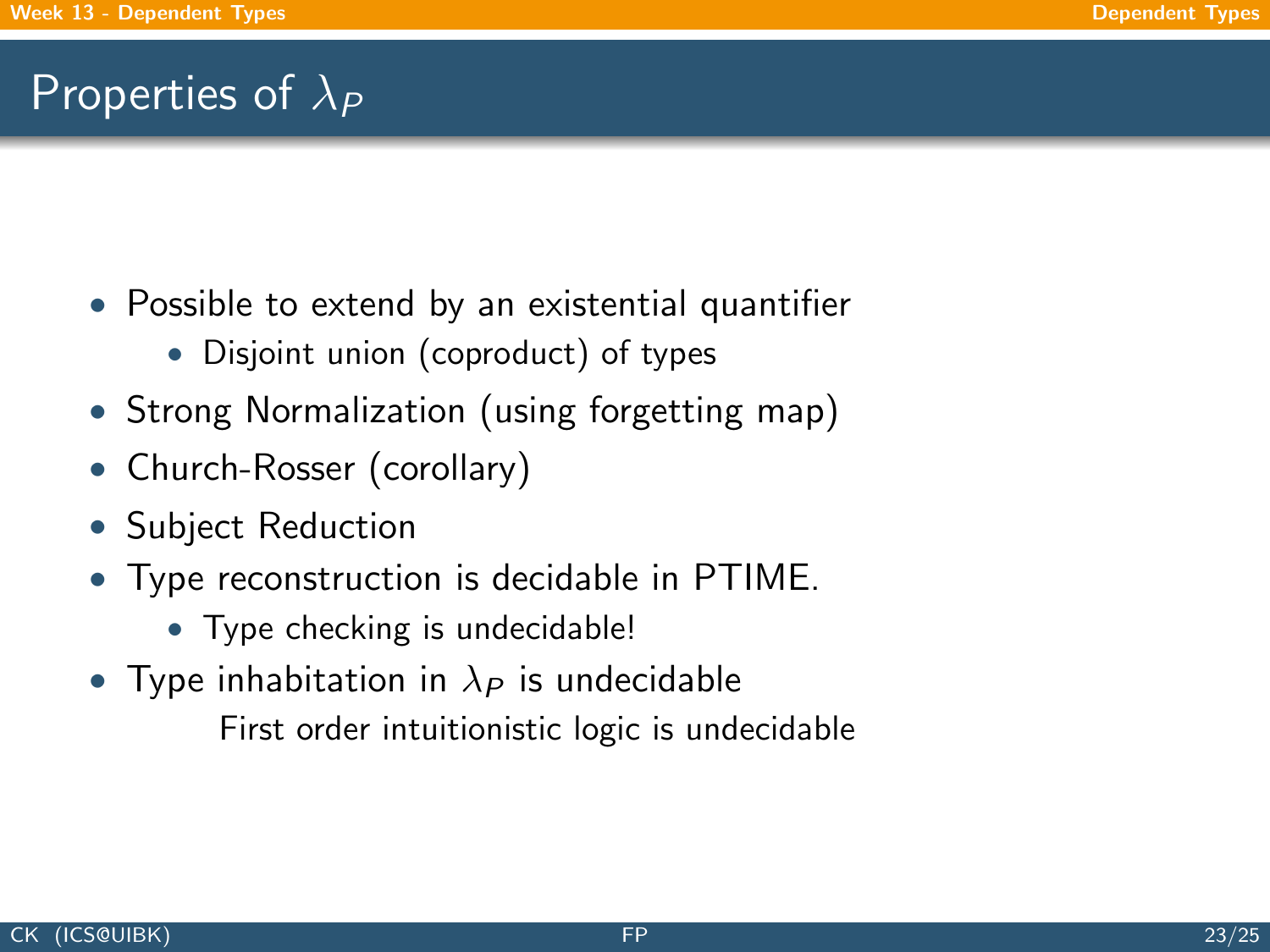### More logic

#### Types

- Types can show that programs have certain properties
- Types can show that programs terminate

But specifying and proving all the constraints gets tedious...

#### Proof Assistants

- Programs designed to prove properties
- Properties of programs (algorithms) and mathematical